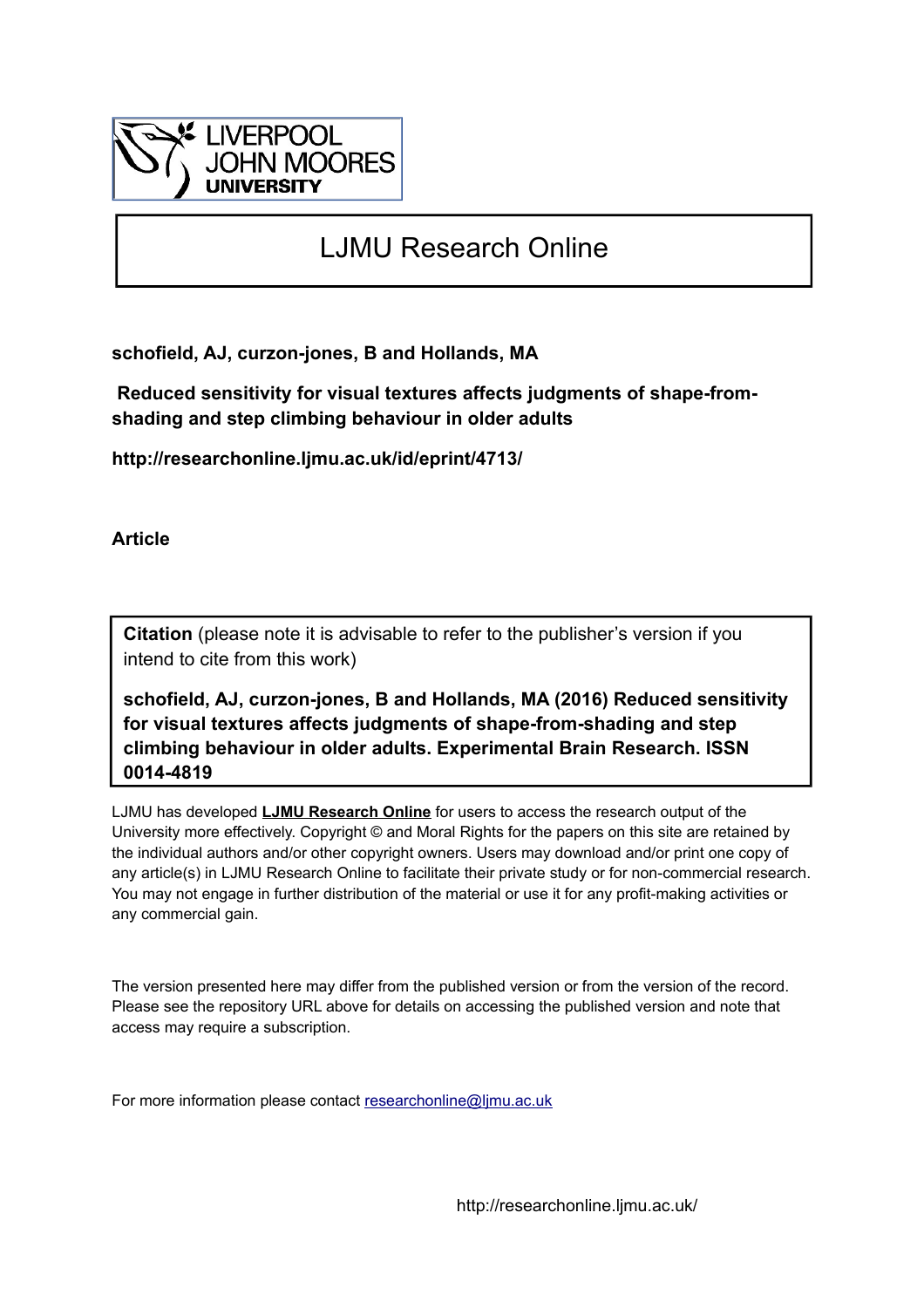Reduced sensitivity for visual textures affects judgments of shape-from-shading and step climbing behaviour in older adults.

Andrew J. Schofield<sup>1\*</sup>, Benjamin Curzon-Jones<sup>2</sup>, and Mark A. Hollands<sup>3</sup>

1. School of Psychology, University of Birmingham, Edgbaston, Birmingham, UK, B15 2TT 2. School of Sport, Exercise and Rehabilitation Sciences, University of Birmingham, Edgbaston, Birmingham, UK, B15 2TT

3. Research Institute for Sport and Exercise Sciences, Liverpool John Moores University, Byrom Street, L3 3AF

\* Corresponding author: a.j.schofield@bham.ac.uk

## Abstract

Falls on stairs are a major hazard for older adults. Visual decline in normal aging can affect step climbing ability, altering gait and reducing toe clearance. Here we show that a loss of fine-grained visual information associated with age can affect the perception of surface undulations in patterned surfaces. We go on to show that such cues affect the limb trajectories of young adults, but due to their lack of sensitivity, not that of older adults. Interestingly neither the perceived height of a step nor conscious awareness are altered by our visual manipulation but stepping behaviour is: suggesting that the influence of shape perception on stepping behaviour is via the unconscious, action-centred, dorsal visual pathway.

Key words:

Vision, texture, shape-from-shading, step climbing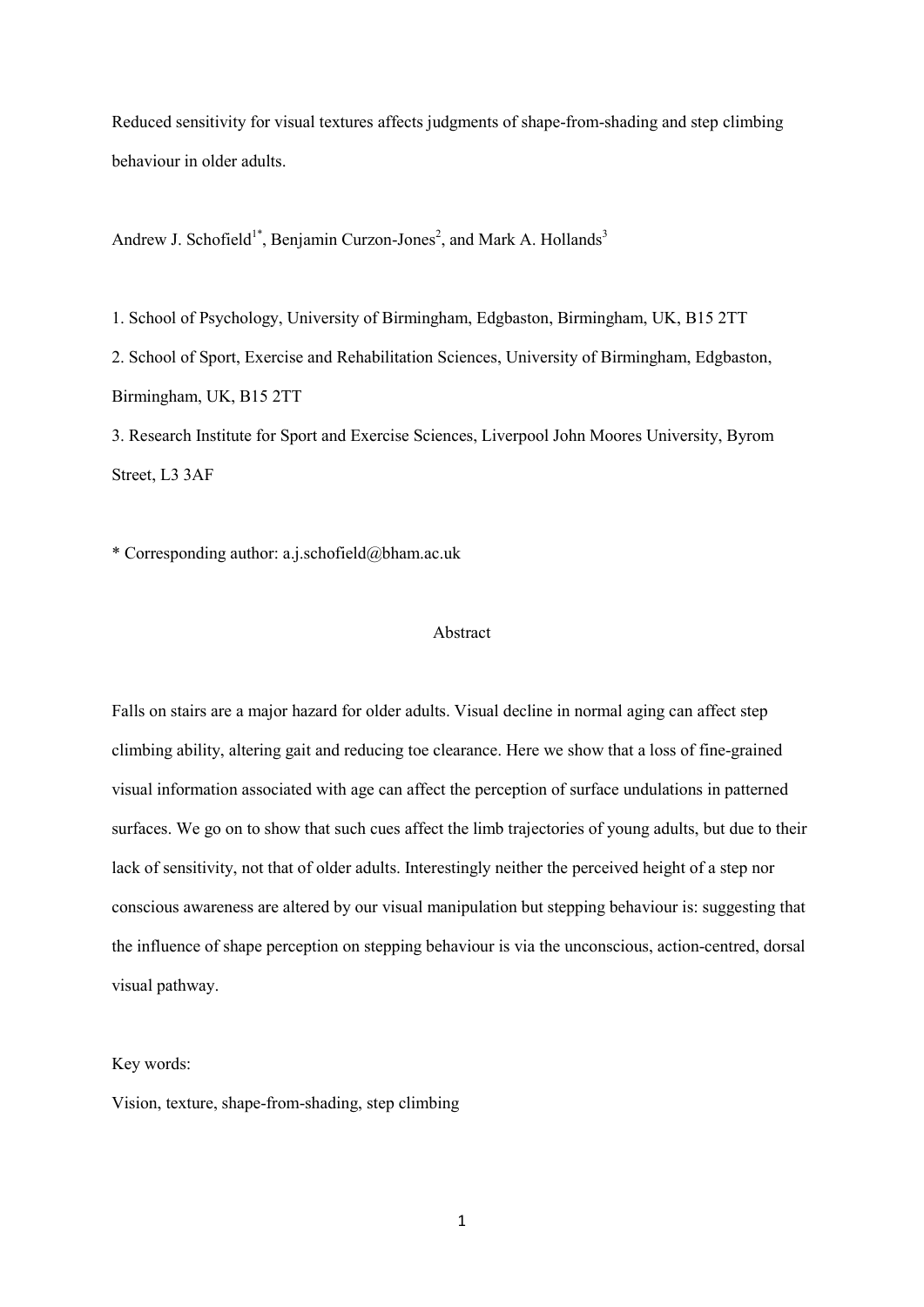## Introduction

Around 30% of community-dwelling adults over the age of 65 fall each year. Falls are a major cause of disability and the leading cause of mortality due to injury among people aged over 75, and falls on or from stairs and steps are the most common type of fall in this age group (Fuller, 2000; Baker & Harvey, 1985; Nelson & Amin, 1990; Dowswell, et al., 1999). Adults over 65 account for around 70% of deaths from falls on stairs (Dowswell et al., 1999). While falls are caused by many factors including decline in musculo-skeletal function, visual factors known to affect toe elevation and stepping behaviour in older adults include illumination (Simoneua Cavanagh, Ulbrecht, Leibowitz & Tyrrell, 1991; Hamel, Okita, Higginson & Cavanagh, 2005) optical blur (Heasley, Bukley, Scally, Twigg & Elliot, 2004; 2005), altered gaze patterns (Chapman & Hollands, 2006; Young, Wing and Hollands, 2012), and reductions in useful visual field (J. G. Reed-Jones, R. J. Reed-Jones and Hollands, 2011). It is well known that visual function deteriorates with age (Owlsey, 2011; Weale, 1986; Humphrey & Kramer, 1997; Snowden & Kavanagh, 2006; Scialfa, 2002). This visual decline has multiple causes including deteriorating optics, and neural loss in the sensory regions of the brain Owlsey, 2011; Weale, 1986).

There are two characteristic changes to perception caused by age-related decline in the brain's ability to process visual information. First, for static or slow moving stimuli in full illumination there is a loss of sensitivity to high spatial frequencies (fine detail) while low spatial frequencies are spared (Weale, 1986). Second, thresholds for detecting and discriminating motion are higher in older adults at all spatial frequencies (Snowden & Kavanagh, 2006). Here we are interested in the loss of highfrequency information in static stimuli as this may reduce the observer's ability to perceive variations in visual textures. Neural loss may affect visual performance even after optical factors have, as far as is possible, been corrected; and it is possible that these more subtle factors also contribute to altered gait parameters in older adults. Specifically whereas Owlsey (2011) discounts high-spatial frequency neural losses as being unlikely to have functional relevance we will show that they can lead to poor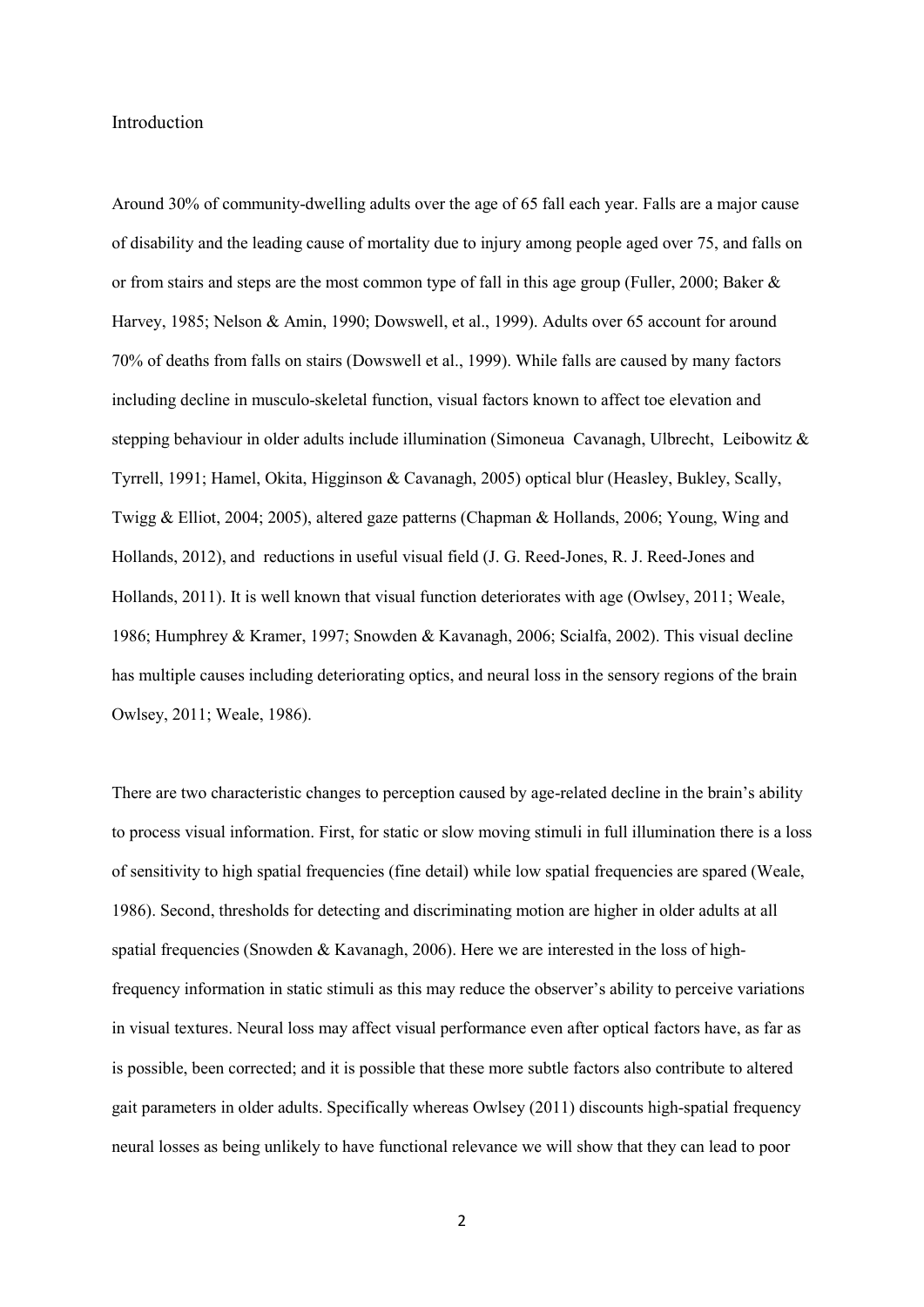discrimination between shading and material changes in an image that in turn has implications for everyday tasks such as step climbing.

It seems sensible that people should adjust their gait to take account of perceived undulations in the surface to be navigated and adjust toe elevation when stepping to take account of step heights and tread depths. Lu, Chen & Chen (2006) showed that both younger and older adults vary their toe heights when crossing obstacles of different height. However, whereas younger adults maintain a fixed toe-obstacle clearance, older adults allow increased clearance with increasing obstacle height. Here we consider visual cues that might change perceived step height. Gross changes in the orientation of stripes leading to size illusions have been shown to affect toe elevation for young adults when climbing steps (Elliot, Vale, Whitaker & Buckley, 2009). Specifically vertically stripes on step risers make the step look higher and result in elevated toe clearance relative to horizontal stripes. Here we consider more subtle effects of visual texture on step climbing behaviour. There are a range of visual cues available to aid the judgement of such surface variations and one such cue is shape-fromshading (Pentland, 1988). Shading is the intensity of illumination received by a surface due to its orientation with respect to the light source and it varies smoothly in the absence of full shadowing. Shape-from-shading is our ability to infer the underlying surface undulations from variations in shading. This information is primarily conveyed via low spatial frequency (coarse scale) components in the image. However, such low-frequency components also arise due to reflectance changes (changes in the colour/albedo of the surface) where one type of material abuts another. Thus the origins of low-frequency signals are ambiguous and other cues such as colour and visual texture are employed by the visual system to disambiguate each luminance signal (Kingdom, 2008). Visual texture is defined by high-frequency (fine scale) variations in either hue or luminance. Strictly, visual texture can arise from the micro-shading and shadowing of a physical texture such as stucco but here we use the term to refer to the patterns produced by fine-scale changes in the reflectance of flat surfaces (for example, wallpaper) that can only be perceived visually. As another example, carpet displays both forms of visual texture but its appearance is often dominated by fine-scale reflectance changes. As visual texture is defined by high-frequency components it follows that a loss of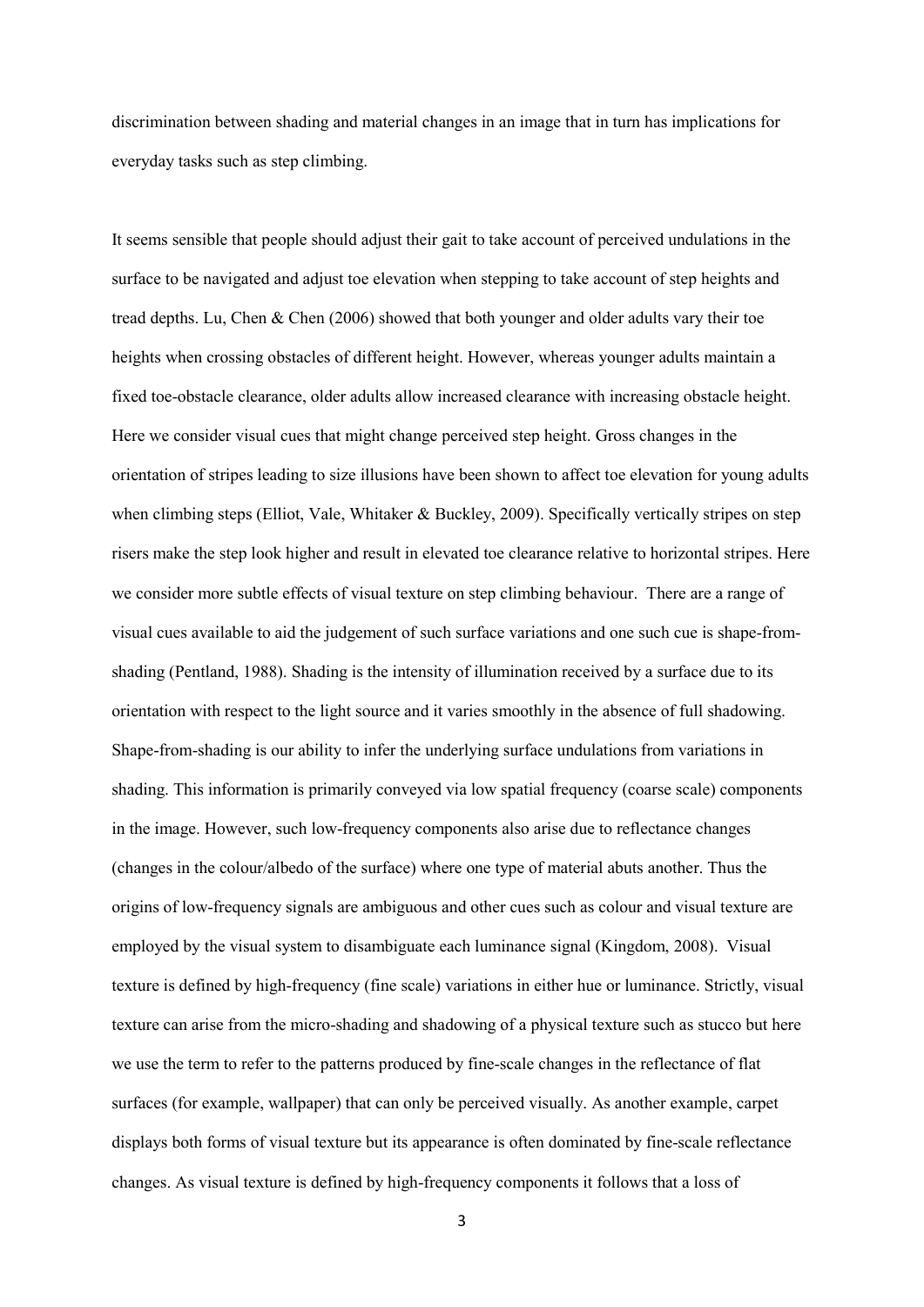sensitivity to such components with age should make discriminations based on variations in visual texture more difficult, and may in turn make it harder to discriminate between shading changes and coarse changes in reflectance. That is, surface undulations may be misperceived as coarse-scale changes in the reflectance or material properties of the surface such that undulating surfaces appear flatter than they really are. We hypothesise that such misperceptions might affect gait and toe elevation and thus lead to more falls in older adults.

Figure 1a shows stripes created by varying the local luminance amplitude of a visual texture. The difference between the light and dark pixels in the texture is larger in high amplitude regions (note that for this stimulus variations in texture amplitude and contrast are equivalent). Older adults are less sensitive to variations in the contrast of visual textures than young adults (Habak & Faubert, 2000). The detection of such contrast (amplitude) modulations is thought to depend on a 2-stage filtering process in early visual cortex: the filter-rectify-filter model (Wilson, Ferrara and Yo, 1992). The firststage, "texture grabber" filters are tuned to fine detail (high-spatial frequencies) whereas the secondstage filters process the lower-frequency contrast modulations (Sutter, Sperling & Chubb, 1995; Dakin & Mareschal, 2000; Schofield, 2000). If either set of filters is compromised the stripes become harder to see. Thus a loss of sensitivity to higher spatial frequencies would effectively reduce the signal strength at the output of the first-stage filters and thus reduce sensitivity to the contrast modulations (Schofield & Georgeson, 1999).

Schofield and colleagues (Schofield, Heese, Rock & Georgeson, 2006; Schofield, Rock, Sun, Jiang & Georgeson, 2010; Sun & Schofield, 2011) have recently shown that modulations in the luminance amplitude of visual textures (texture amplitude) can be used to discriminate between changes in illumination – such as shading and shadows – and changes in the reflectance properties of a surface. For example, Figure 1b shows two, coarse-scale, orthogonal, luminance modulations imposed on a visual texture. The right leaning component is paired with a positively correlated change in texture amplitude (regions of high amplitude texture align with regions of high luminance) and thus simulates, and is perceived as, a shaded, corrugated surface. The left leaning component has been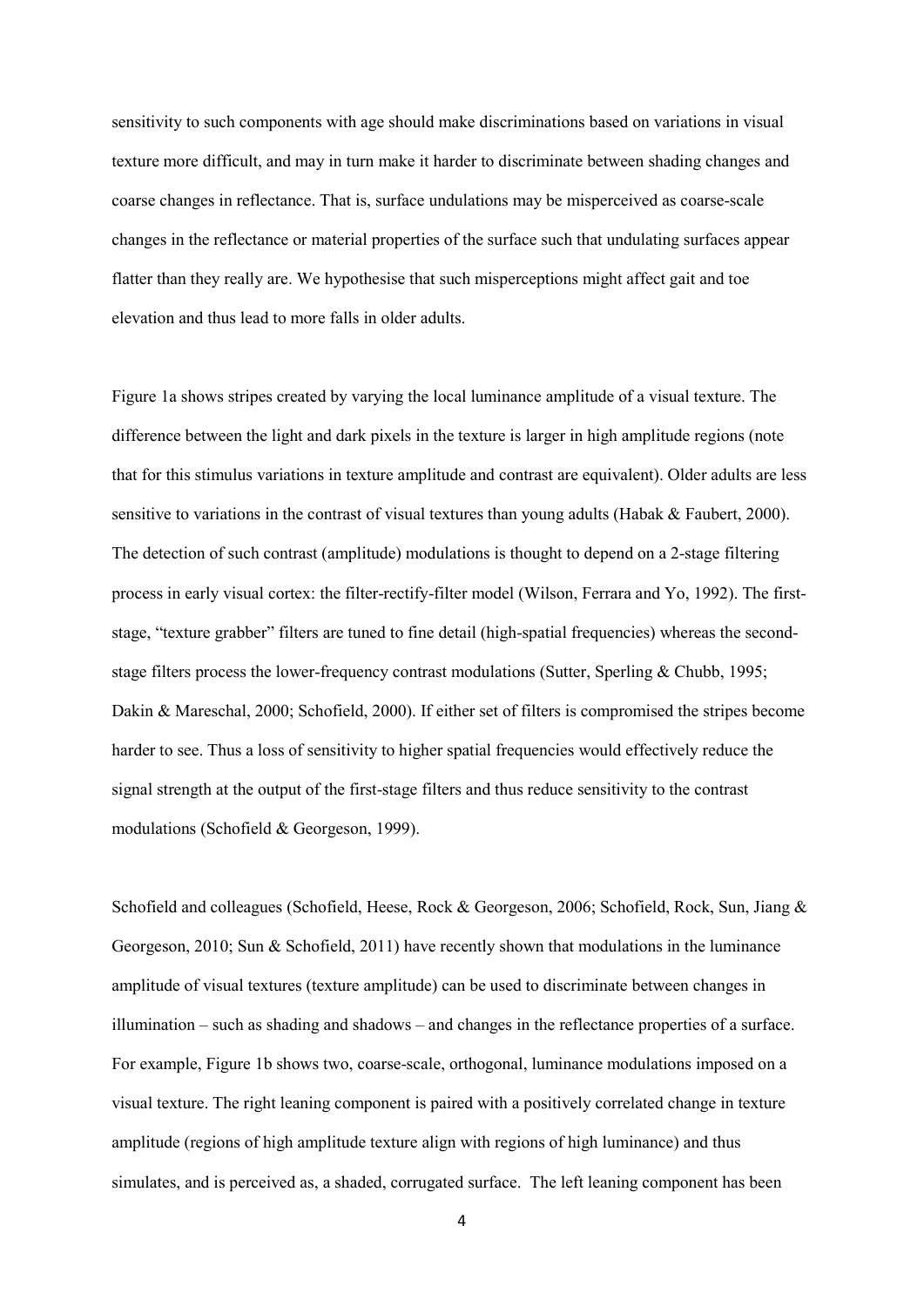paired with a negatively correlated change in texture amplitude and appears as a flat reflectance change: like strips of material laid across the undulations (Schofield et al., 2006; 2010; Schofield, Rock & Georgeson, 2011). This apparent distinction between undulations and material changes is especially strong in the plaid configuration depicted in Figure 1b. Such correlated parings of luminance and texture amplitude variations are common in the environment where shadows fall across textures and where undulations produce shading on visually textured surfaces (Schofield, 2000; Schofield et al. 2010). Computational modelling of human performance with a 2 stage filtering mechanism as described above has shown that successful discrimination between shading and reflectance indeed depends on the high-frequency, fine detail, elements in the texture (Schofield et al., 2010; Sun & Schofield, 2011). However, the work described above had not established whether the high-frequency losses associated with ageing are sufficiently large and of the correct nature to influence the discrimination or shading and material changes.

Experiment 1 aimed to test whether the loss in sensitivity to fine detail associated with age reduces the discriminability of simulated illumination vs. reflectance / material changes. We achieved this by comparing discrimination performance between older and younger adults with shape-from-shading stimuli like those of Figure 1 based on increasingly fine-grained textures. We predicted that older adults would find the discrimination of shading vs. material changes harder than younger adults but only for the finer textures. In Experiment 2, we proceeded to test the influence of such texture manipulations on stepping behaviour.

# Experiment 1: Discriminating Shading and material changes

# Method

## *Design*

We tested sensitivity to modulations of texture amplitude (equivalent to second order contrast in Habak & Faubert's, 2000) study in a single-interval two-alternative forced-choice experiment in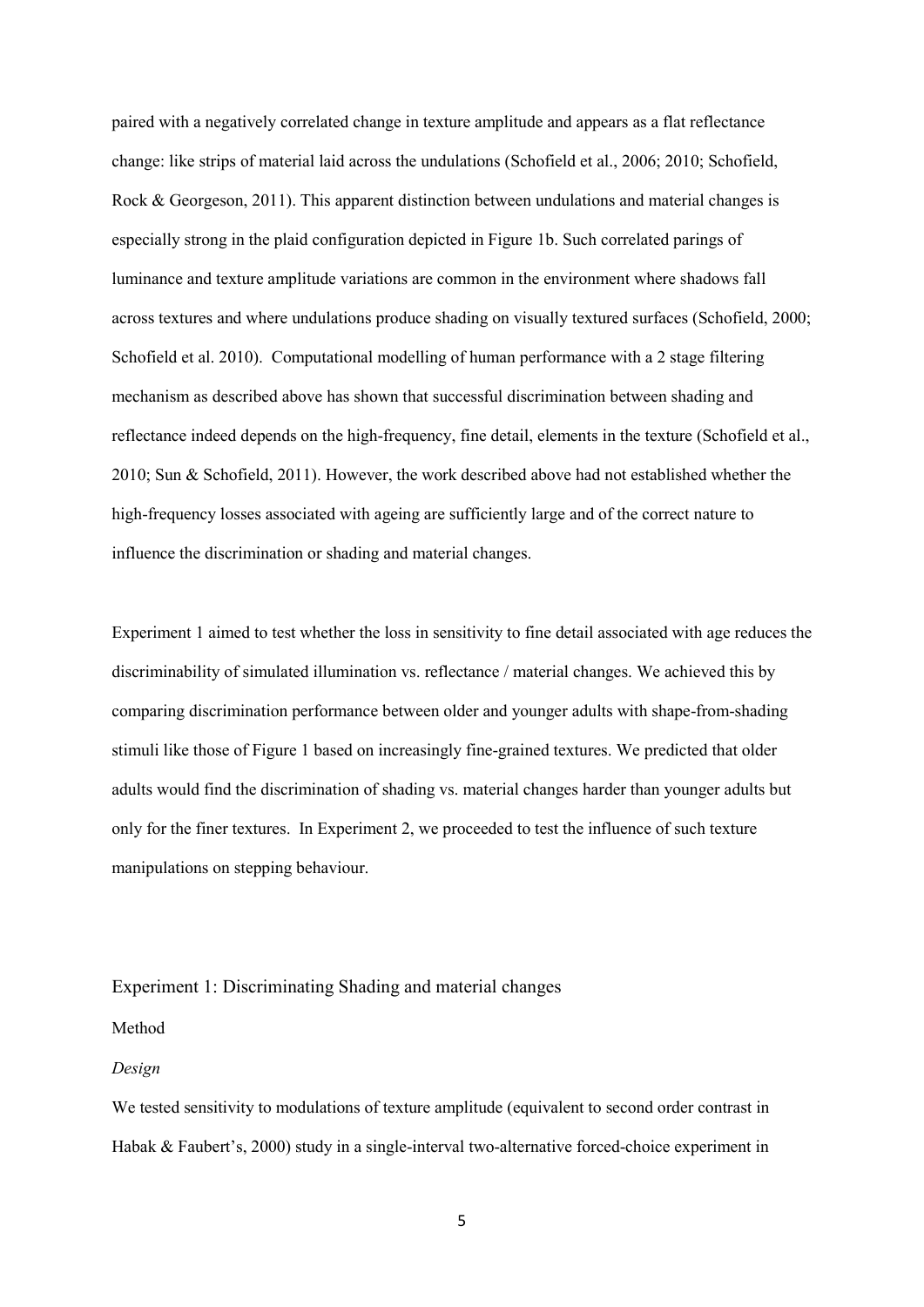which observers had to discriminate between simulated stripes and undulations on textured surfaces. We employed a 2 (age: younger vs. older) x 2 (instructions: report stripes vs. undulations) x 3 (texture type: binary, coarse, and fine) mixed design. Within a given session only the strength of the amplitude modulations (see below) varied and the dependent variable was the strength of these modulations required to discriminate stripes from undulations.

#### *Stimuli*

Figures 1b-d show representations of our stimuli which were based on three visual textures. One visual texture (Figure 1b $\&c$ ) comprised binary noise samples in which each  $2x2$  pixel square could take one of two grey levels (base contrast  $= 0.2$  rms). Such textures contain both fine and coarse spatial detail and are usually perceived as resulting from changes in the reflectance of the 'ink' making up the texture. The other two textures, both represented here by Figure 1d, comprised either *relatively* coarse (8 cpd) or fine (12 cpd) vertical, luminance ripples derived from Gabor pattern elements as described in the supplementary materials (S1.1). The rms contrast of these textures was 0.18 which we regard as negligibly different from 0.2 but see Discussion. These textures can be perceived as resulting either from either fine scale surface ripples or as changes in local surface reflectance/albedo. We superimposed very coarse scale (0.6 cpd) modulations of local mean luminance and texture amplitude onto these textures, varying these properties as the sine of the position of each pixel in the image (sine wave modulation) along two directions  $(\pm 45^{\circ})$  to create a visual plaid. Each luminance modulation was paired with a texture amplitude modulation. To simulate a corrugated, shaded surface the two modulations varied in-phase (LM+AM, high luminance coinciding with high texture amplitude) as seen in the right-oblique component of Figure 1b. To simulate coarse scale reflectance changes, the two modulations varied in anti-phase (LM-AM, high luminance coinciding with low texture amplitude: left- oblique component of Figure 1b). On a given trial the in-phase and anti-phase relationships were randomly assigned to the two orientations. The difference between simulated shading and reflectance changes is especially strong when the two signal types are combined in this plaid configuration. When the amplitude modulation depth is sufficiently high the anti-phase pair is seen as if flat strips of material laid across undulations formed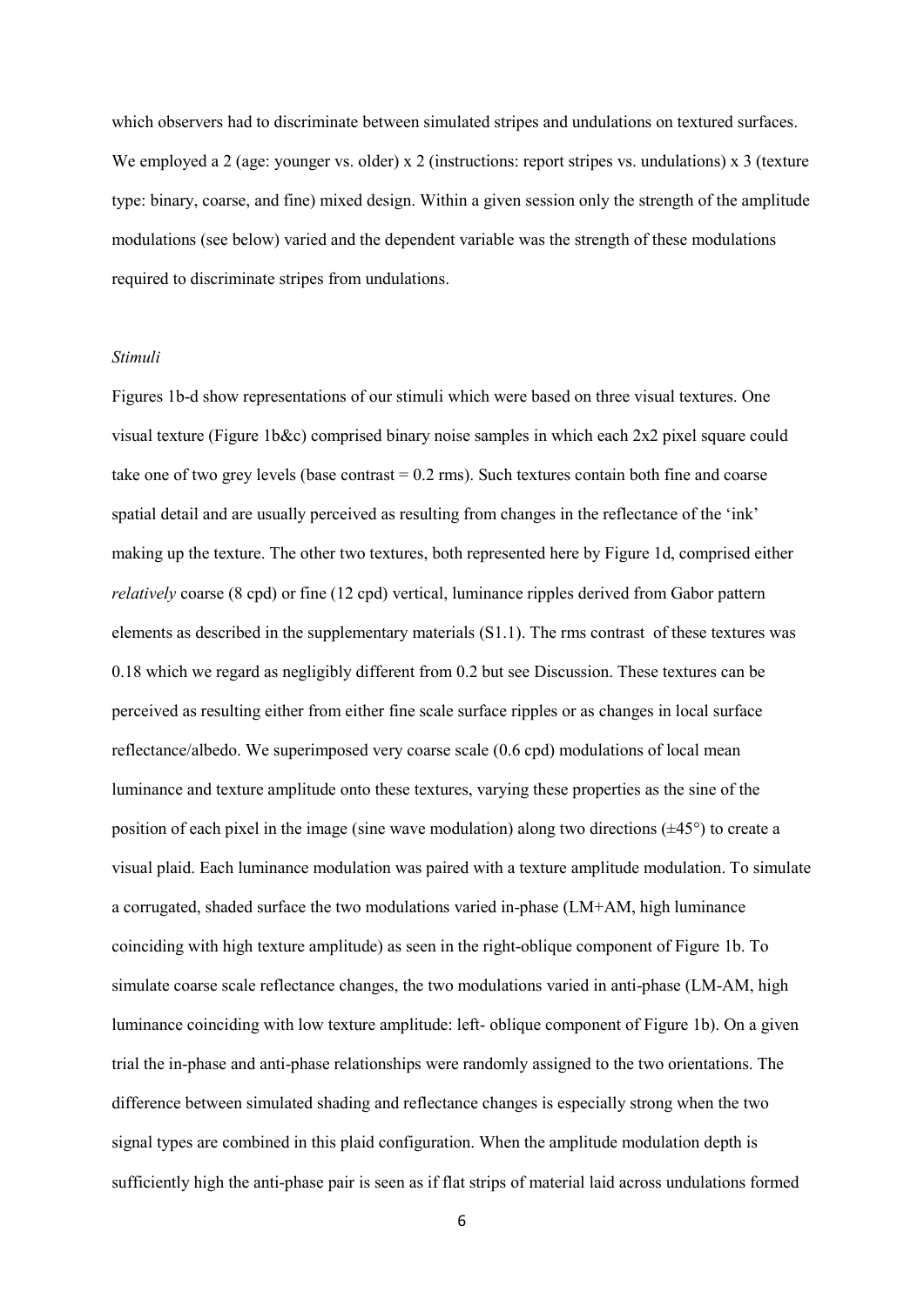by the in-phase pair. The absolute phases of the generating sine waves were chosen at random on each trial and were different; discouraging participants from inspecting local regions of each image. Each image was windowed by a circular raised cosine function with half-height diameter of 12 deg and a gradual contrast reducing portion of 2 deg at the edge of the window.

The contrast of the luminance components (component contrast  $= 0.1$ ) was kept constant throughout the experiment but the modulation depth of the texture amplitude components was varied with modulations depths of the two oblique components being set to the same value in any one trial. Figures 1b&d show examples when the amplitude modulation component was strong and the two signals are easily discriminated. Figure 1c shows an example with zero amplitude modulation: here the two components cannot be discriminated and the image appears as if a doubly corrugated surface.

#### *Equipment*

Stimuli were created in Visual C++ (Microsoft Inc, Redmond, WA) and presented at pseudo 14 bit greyscale resolution on either a Viewsonic P225f monitor (Viewsonic Inc, Walnut, CA) or Sony Trinitron GDM F520 (Sony Inc, Japan) with a 170Hz frame rate controlled by a VSG2/5 graphics card (Cambridge Research Systems Ltd, Rochester, UK). The gamma non-linearity of the monitors was estimated using the four parameter model proposed by Brainard, Pelli & Robson, (2002) fit to luminance measurements taken with a CRS ColourCal device using MatLab (Mathworks Inc, Natik, MA) and corrected using lookup tables in the VSG. Allowing for our frame interleaved presentation method (supplementary materials S1.2), the overall refresh rate was 56.6Hz: sufficiently above flicker fusion for our relatively low contrast stimuli.

## *Procedure*

Participants sat in a darkened room and undertook six sessions; two for each texture type in randomised order. Sessions were conducted during a single visit and lasted about 10 minutes each. In separate sessions they were instructed to indicate either the orientation of the coarse undulations or the broad stripes. Stimuli were displayed for 1011.76 ms (172 frames) with gradual (100 ms) onsets and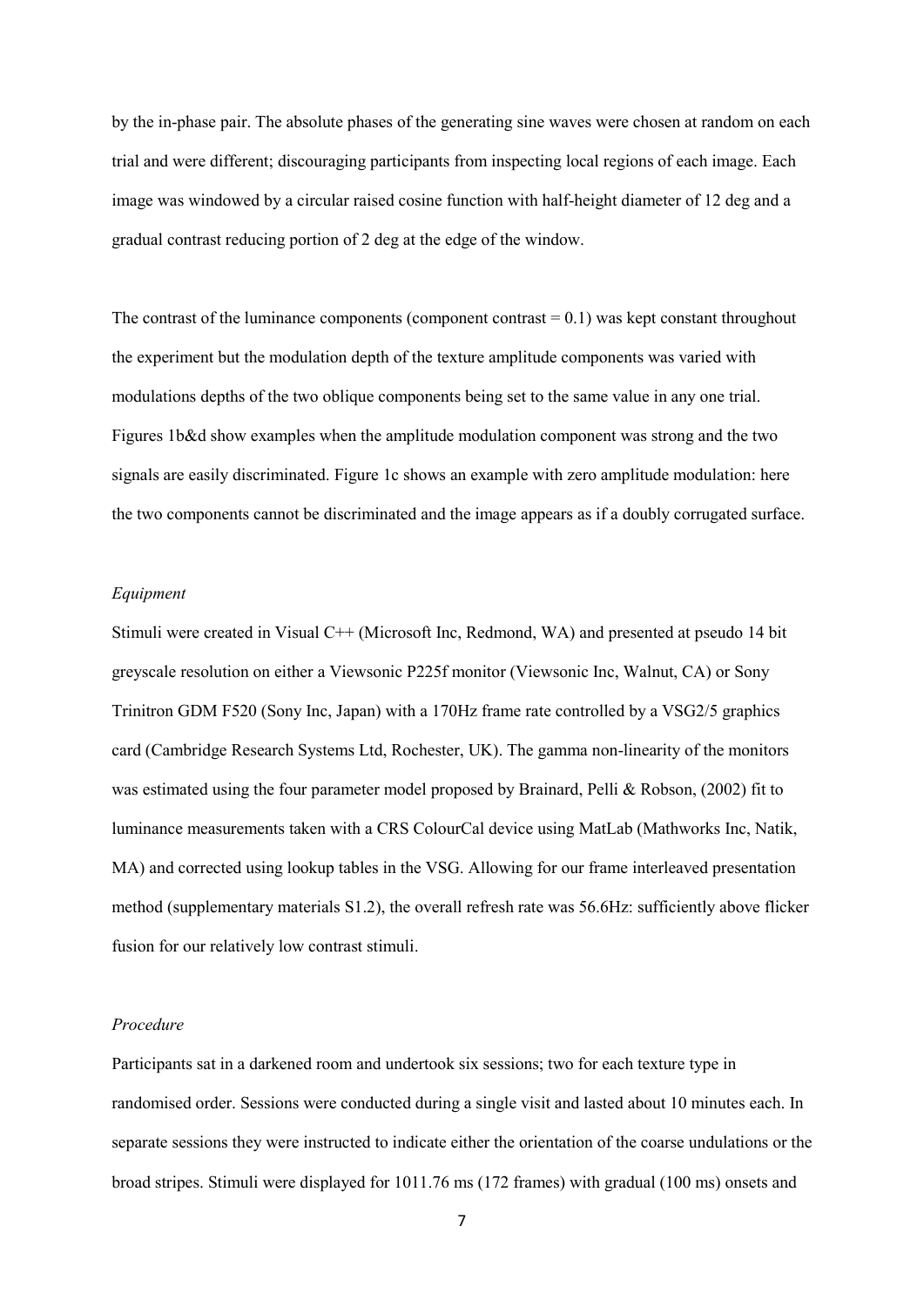offsets. After seeing each image participants indicated the orientation of the targeted component with a button press on a CRS CB3 button box. The next trial was initiated following a 1 second delay. The strength of the amplitude modulated components required for the participant to discriminate the two signals was estimated by an adaptive threshold estimation method (Levitt, 1971) targeting the 79.4% correct performance level (see supplementary materials S1.3 for details). Recall that only the modulation depth of the amplitude modulated components varied the contrast of the luminance components and the base or mean contrast of the textures was fixed throughout. Data from one older adult were excluded as the threshold estimator was unable to determine their threshold in one condition.

#### *Participants, power analysis, and Ethical Considerations*

Ten younger (mean[sd] age 23.8[2.6] years) and 11 older (68.7[5.8]) adults completed the study. Participant numbers were determined by a power analysis based on data for the detection static texture amplitude modulations (contrast modulations) as found by Habak and Faubert (2000:  $\mu_v$ =.064,  $\mu$ o=.113,  $\sigma$ =.0406,  $\alpha$ =0.05, power=80%). All participants had normal or corrected to normal visual acuity as verified with a Snellen letter chart at 6m and at 114cm using two sets of light on grey letters presented on the monitor at 25% contrast with heights 0.2 and 0.15 deg. Reading the larger string was considered sufficient and one older adult who could not achieve this was excluded from the study. Older adults prescribed multiple optical corrections were told to use whichever correction best enabled them to read the letters at 114 cm (usually their distance correction). Participants' contrast sensitivity was assessed as within the normal range using a Peli-Robson Contrast Sensitivity chart. All experiments were conducted according to the Helsinki Declaration and were approved by the University of Birmingham Research Ethics Committee.

## Results

Figure 2 shows threshold amplitude modulation depths for discriminating between corrugations and stripes averaged within each group. A mixed design ANOVA showed main effects of age  $(F(1,19)=6.67, \eta_p^2=26, p=.018)$  - older adults were worse than young adults; texture type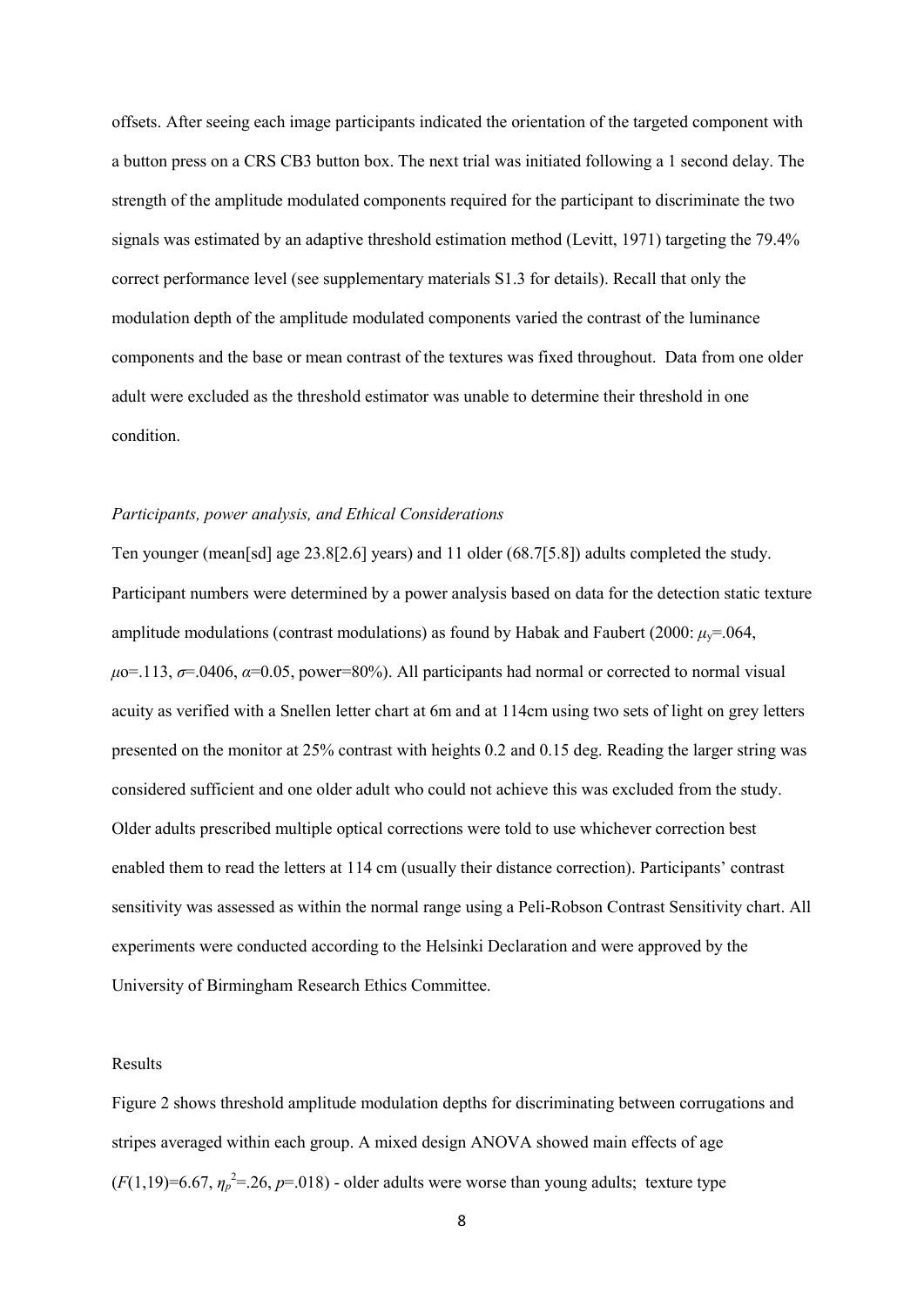$(F(2,19)=53.52, \eta_p^2=74, p<0.001)$  - fine textures were harder than coarse, and coarse harder than binary; and instruction type  $(F(1,19)=6.2, \eta_p^2=25, p=.022)$  – discriminating stripe orientation was a little easier than discriminating the orientation of the undulations even though only the instructions varied between these conditions. There was a significant interaction between age and texture type  $(F(1,19)=11.41, \eta_p^2=38, p<0.001)$ . Post-hoc t-tests showed that the difference in thresholds between younger and older participants was significant only for the fine texture in the 'look for stripes' condition (t(19)=-4.695,p<0.001) although the fine texture 'look for undulations' pairing also approached significance and averaging across the two instruction sets showed that age was overall significant for the fine texture case (t(19)=-3.689, p=0.002). All texture pairings produced significantly different thresholds within the older adult group (Coarse v. Binary, t(10)=7.95,p=0.001; Fine v. Binary,  $t(10)=10.32$ ,  $p<0.001$ ; Fine v. Coarse,  $t(10)=4.75$ ,  $p=0.001$ ). For the younger adults only comparisons involving the binary texture were significant (Coarse v. Binary,  $t(9)=4.34$ ,  $p=0.02$ ; Fine v. Binary,  $t(9)=3.37$ ,  $p=0.01$ ) the difference in thresholds for fine versus coarse textures was not significant in this age group.

## Discussion

The results of Experiment 1 are consistent with the idea that older adults are selectively impaired in their ability to process amplitude-modulated stimuli when those stimuli are imposed on high frequency textures. Experiment 1 also shows that this deficit is neither general nor cognitive as the older adults performed about as well as the younger adults for binary and coarse textures. These results suggest that the poor performance in the fine texture case is a result of insensitivity to highfrequency image content in the older adult group. Importantly the known deficiency for texture processing (Habak & Faubert, 2000) transfers into shape judgement tasks: our hypothesis is supported. While it is possible that the slight difference in base contrast between the binary and fine/coarse textures explained the differences in performance for some texture pairings, the effect of such a small contrast change is likely to be very much less than the difference observed here (Schofield & Georgeson, 1999). Further, this contrast difference cannot explain the difference in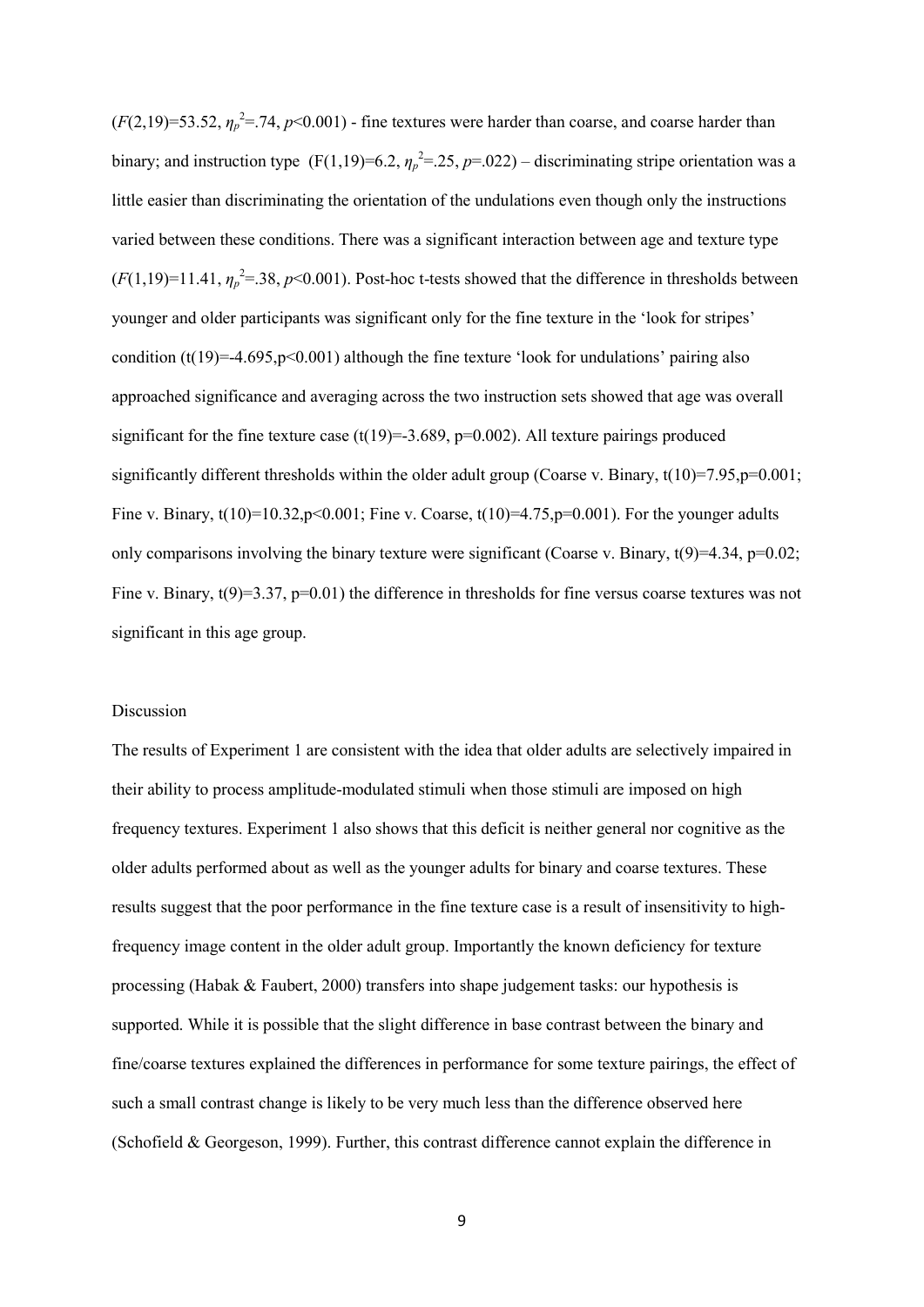performance between the coarse and fine textures for the older adults as they had the same base contrast.

The performance difference between the two instruction sets (judge the orientation of the stripes or undulations) is intriguing. We speculate that this may relate to our tendency to process shading and shadows differently from material cues to object identity (see for example, Lovell, Gilchrist, Tolhurst, & Troscianko, 2009). Perhaps this tendency results in the undulations – which are simulated here only via shading – being slightly harder to process than the simulated reflectance changes.

What is unknown is whether the age-related visual decline identified in Experiment 1 has an impact on the ability of older adults to detect trip hazards such as steps and undulations. If it does, then this would suggest a previously unconsidered mechanism underlying older adults' increased susceptibility to trips and falls. Experiment 2 assesses the practical impact of the visual impairments revealed in Experiment 1 by having participants climb a kerb which has had its surface texture manipulated so as to represent either a properly shaded kerb (with luminance and texture amplitude varying in phase, LM+AM) or a potential reflectance change (with luminance and texture amplitude varying in antiphase, LM-AM). The two kerb treatments produced effects similar to the two components of the plaid stimuli used in Experiment 1 once combined with a spotlight. The anti-phase, reflectance-like pairing should cause younger participants to vary their foot trajectory although the nature of the change is difficult to predict especially as the anti-phase pairing is often seen as quite undulated when presented alone. If the kerb is perceived as flatter we might predict lower toe elevation. If it is seen as longer we predict an elongated stride. However, if the kerb is seen as steeper, or if a cue conflict occurs between stereoscopic and shading cues we might expect toe elevation to increase. Critically, however we hypothesise that, if texture cues are impoverished due to a loss of fine grained information with ageing, this should affect older adults' ability to differentiate between shading and reflectance/material changes, thereby compromising surface shape judgements thus altering step climbing behaviour. Consequently, we expect less variation in toe elevation between the two texture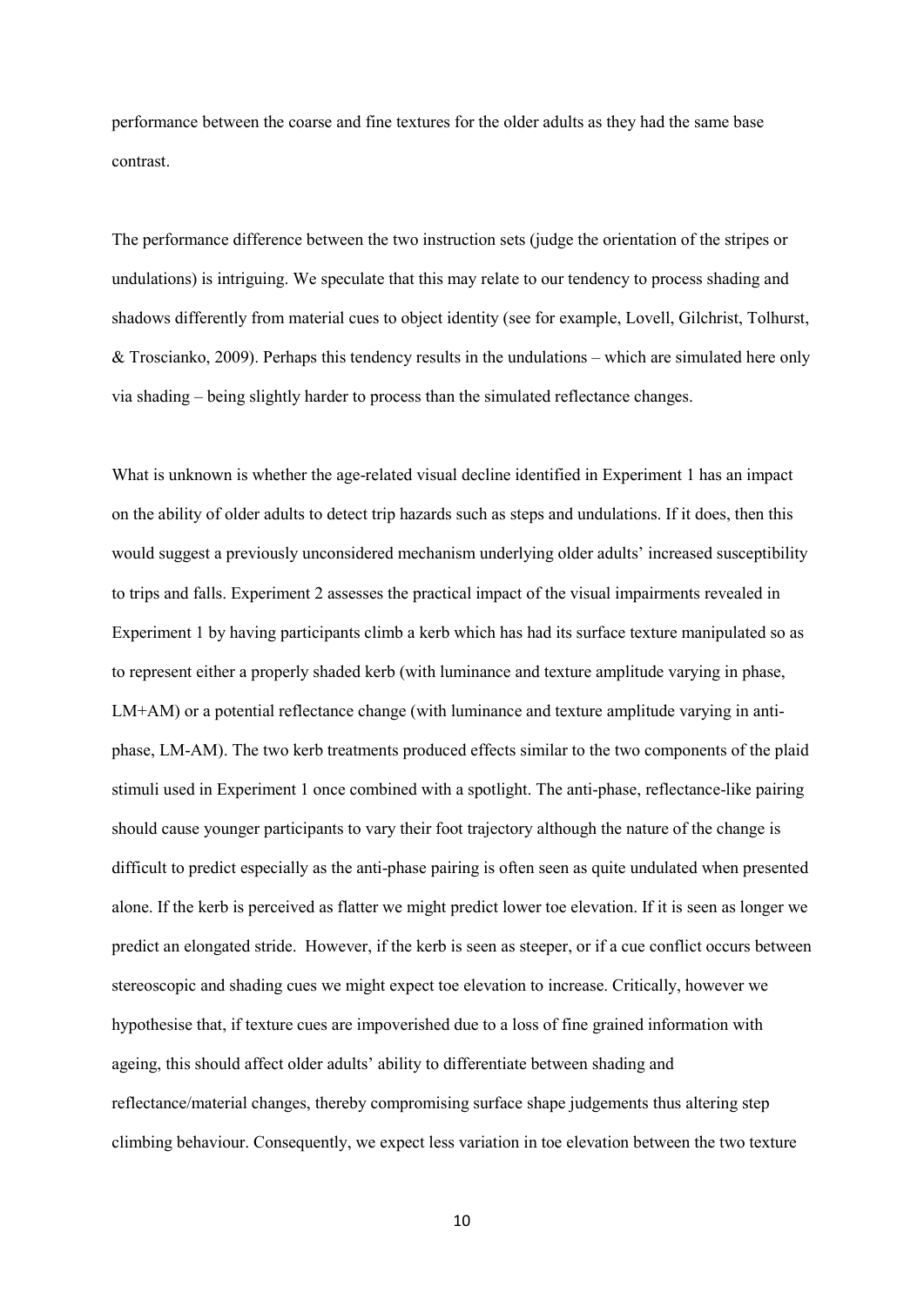treatments in the older age group as compared to the younger adults who we predict will adjust toe elevation in response to perceived changes in step profile.

## Experiment 2: Stepping task

# Method

#### *Design*

We compared older and younger adults in step height estimation and step climbing tasks using a 2(age: younger vs. older) x 2(step treatment: uniform vs. low texture contrast) mixed factorial design. Estimated step height and maximum toe height while mounting the step were measured as separate dependent variables as were a number of other parameters of the step trajectory.

## *Equipment*

A 150 mm high platform was placed in the middle of a large test area. The leading edge (kerb) of this platform had a curved profile that followed one half cycle of a sinusoid with its mid-point half way up the step (Figure 3a). The kerb, platform and part of the floor in front of the step were covered in a printed texture pattern. The kerb was illuminated by a photographer's spotlight placed behind the participant at a distance of 2.85 m from the mid-point of the kerb and offset to the right (with respect to the participant) by 0.8 m. The spotlight was 0.9 m from the floor and angled towards the kerb to produce an illumination highlight on the riser. The luminance profile of this highlight was approximately sinusoidal with a peak at the midpoint of the kerb (see Schofield et al., 2011, for a discussion of why this is the case) as was verified using a Minolta LS110 luminance meter (Minolta Inc, Japan). We draped a black cloth to the left of and behind the kerb to disguise any shadows (Figure 3b). Within the visible spectrum, the room was illuminated only by the spotlight.

Participants' motion was monitored using a 13 camera Vicon MX infra-red (IR) motion capture system (Vicon Motion Systems LTD, Oxford, UK) at a sampling frequency of 100Hz. IR reflective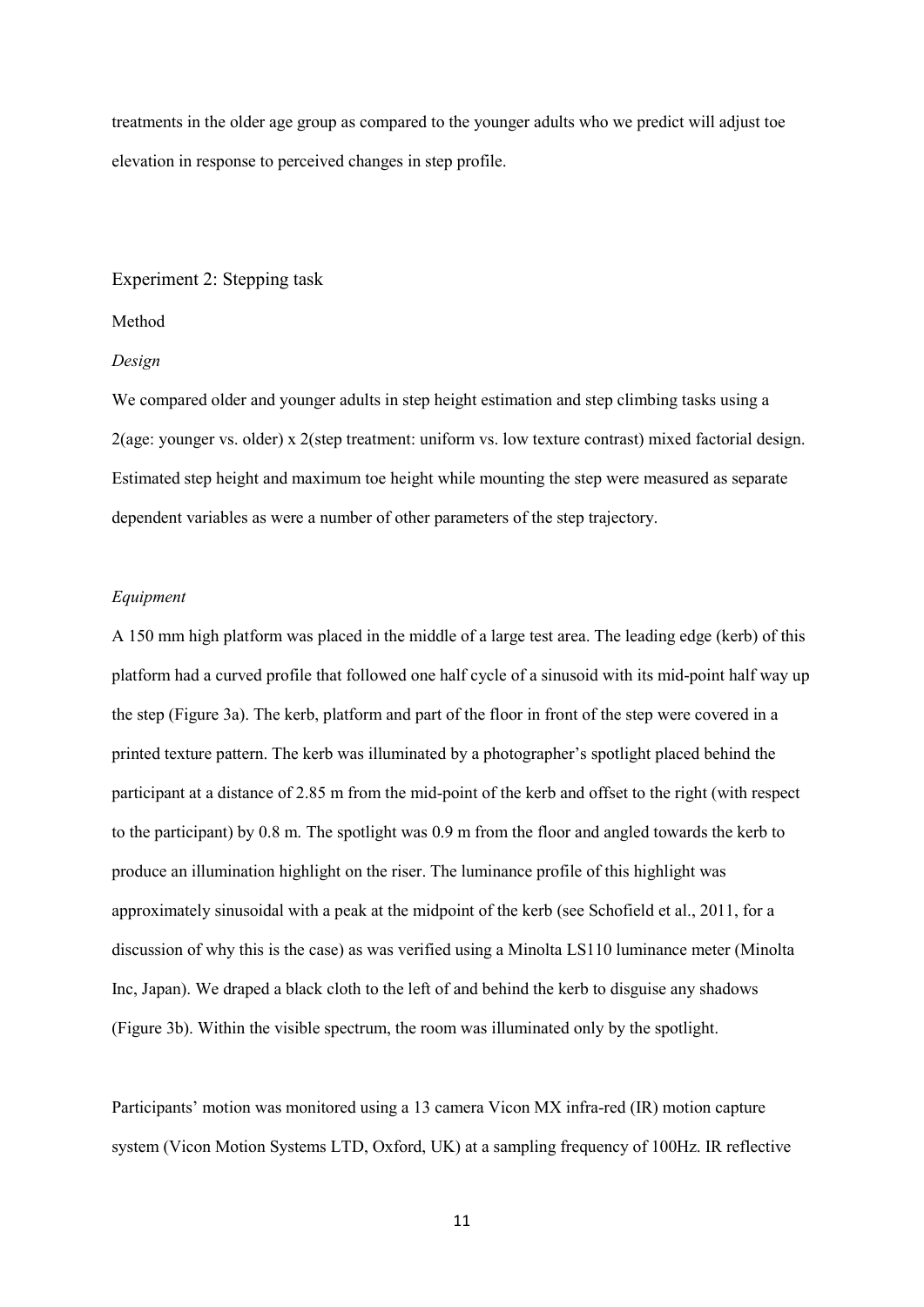markers were placed on the corners of the platform as a guide to analysis. Before each block of trials we passed a T-shaped calibration rod with an IR marker at the tips of its arms over the kerb such that one marker was in contact with the kerb. We thus verified the kerbs location and shape after each change of texture. The participants wore plastic shoe covers over their normal footwear (so as not to mark the paper textures). These shoe covers likely decreased friction on the shoe surface although we did not measure this. The covers were designed for this purpose. Participants and had four IR markers placed on the outside of their shoes on the calcaneous of the heel, on the middle of the front, top surface of each shoe, and equidistant between these two markers on the medial and lateral sides of each shoe.

# *Stimuli: Kerb treatments*

Kerb treatments were designed to give the kerb a visual appearance similar to the separate  $\pm 45^{\circ}$ components of the plaid stimuli in Experiment 1 while also being ecologically valid. We printed smooth visual textures onto sheets of thick, matte paper that were attached to the kerb using Velcro tabs. The textures were generated using a Gabor scattering technique which produces a similar result to phase randomisation described for Experiment 1 in the supplementary materials but allows the Gabor patterns to have different spatial frequencies at different locations. The Gabors were oriented perpendicular to the participants' line of travel (that is, visually horizontal). The spatial frequency of the Gabor template approximated 12 cpd at the start point of the walk. The frequency of the Gabor patterns was adjusted on the riser portion of the step so as to counter the apparent reduction in spatial frequency that would otherwise occur on the riser as the texture became oriented more towards the participant on this portion of the step and thus suffered less compression due to perspective distortion than the texture on the flat portions of the track. Thus, when stood at the start of the track the kerb appeared to be covered in a texture with uniform spatial properties as was the case for the stimuli in Experiment 1 and changes in the apparent spatial frequency of the texture that might otherwise have been present could not be used as a cue to shape. There were two main step treatments. In the first (Figure 3c) the contrast of the texture was unchanged such that any shading due to illumination would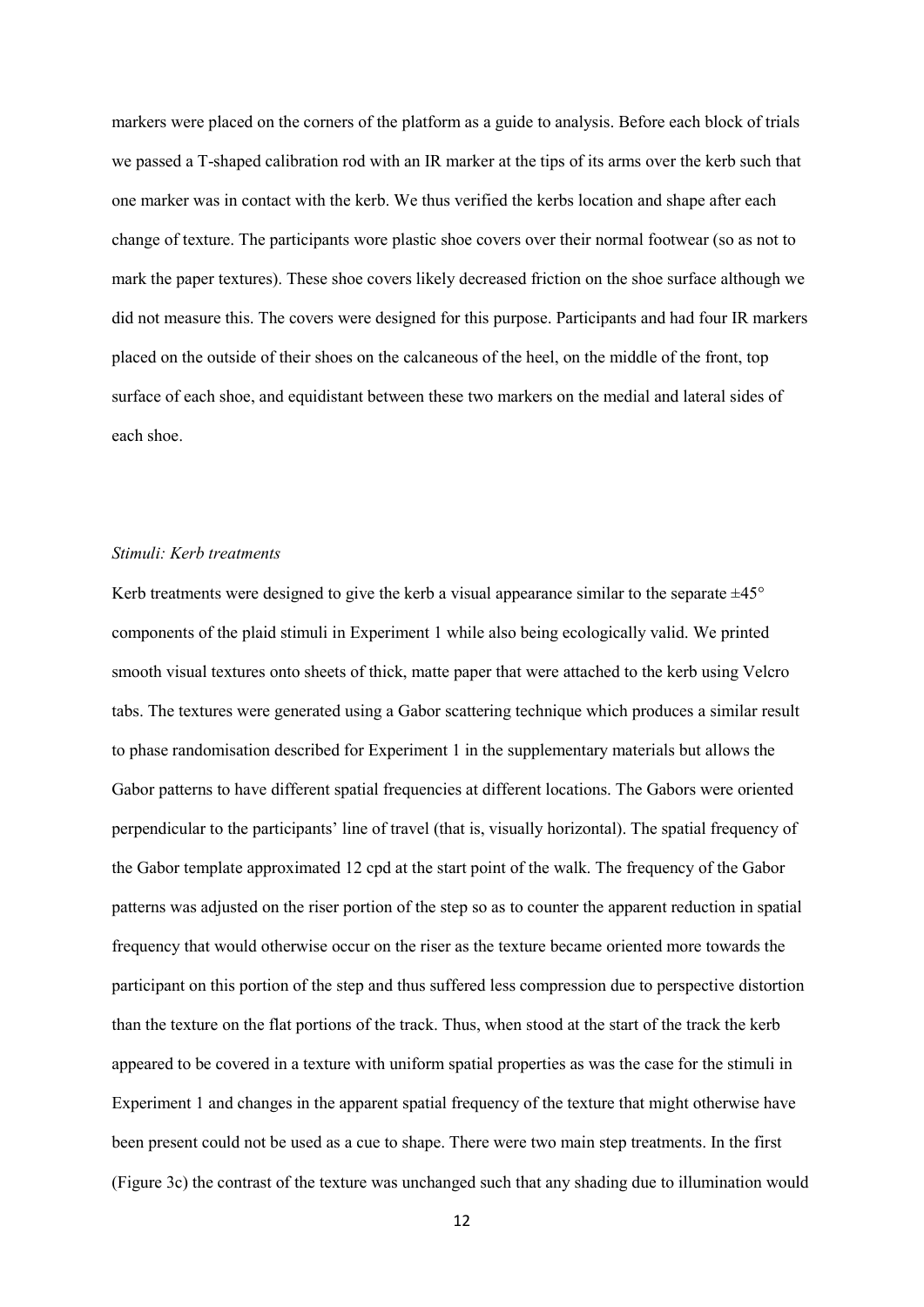produce the normal, yoked (in-phase), combination of luminance and texture amplitude (but not contrast) changes that results from multiplicative (real) shading of a matte surface: we call this the Uniform condition. Due to the natural properties of shaded textures (see Schofield et al., 2006, 2010) this condition resulted in the peak of the luminance highlight caused by the spotlight to co-inside with a peak in texture amplitude (LM+AM; *cf* Experiment 1). In the second treatment (Figure 3d) the contrast of the texture was reduced on the riser such that once illuminated the luminance and texture amplitude varied in anti-phase across the riser. That is, texture amplitude was at its minimum at the mid-point of the kerb where luminance was at its maximum (LM-AM; *cf* Experiment 1): Lowcontrast condition. In this treatment the reduction in texture amplitude followed a sinusoidal profile approximately matching the luminance change. Note that the texture treatments alone (as presented in Figure 3) do not mimic the conditions of Experiment 1. Nor do they represent the final stimuli seen by the participants. However, once paired with the luminance changes induced by the spotlight the visual image available to the observer at the step riser location did mimic the conditions of the previous experiment with two notable exceptions. First, the spatial frequency of the modulations was higher in the first experiment and more cycles of modulation were visible. In Experiment 2 only one cycle of modulation was visible at the riser. Second, in Experiment 1 the LM+AM and LM-AM cues were presented together within each stimulus creating the impression of a corrugated surface with material stripes running across it; but in Experiment 2 the cues were presented alone. Imposing both cues at once could, in one condition, have produced the appearance of a kerb that undulated in the direction orthogonal to its true riser. This might have severely affected participants' gait, making comparisons between conditions difficult. Presenting the two cues separately reduces any perceived differences (Schofield et al., 2010) thus this difference between the experiments makes the observation of behavioural changes in Experiment 2 less likely.

# *Procedure*

Participants stood facing the kerb at a distance of about 2.5 times their normal step length. On each trial they were asked to view the kerb and raise their lead foot (that which they most comfortably move first when walking) to estimate the height of the step. They then returned to a two-footed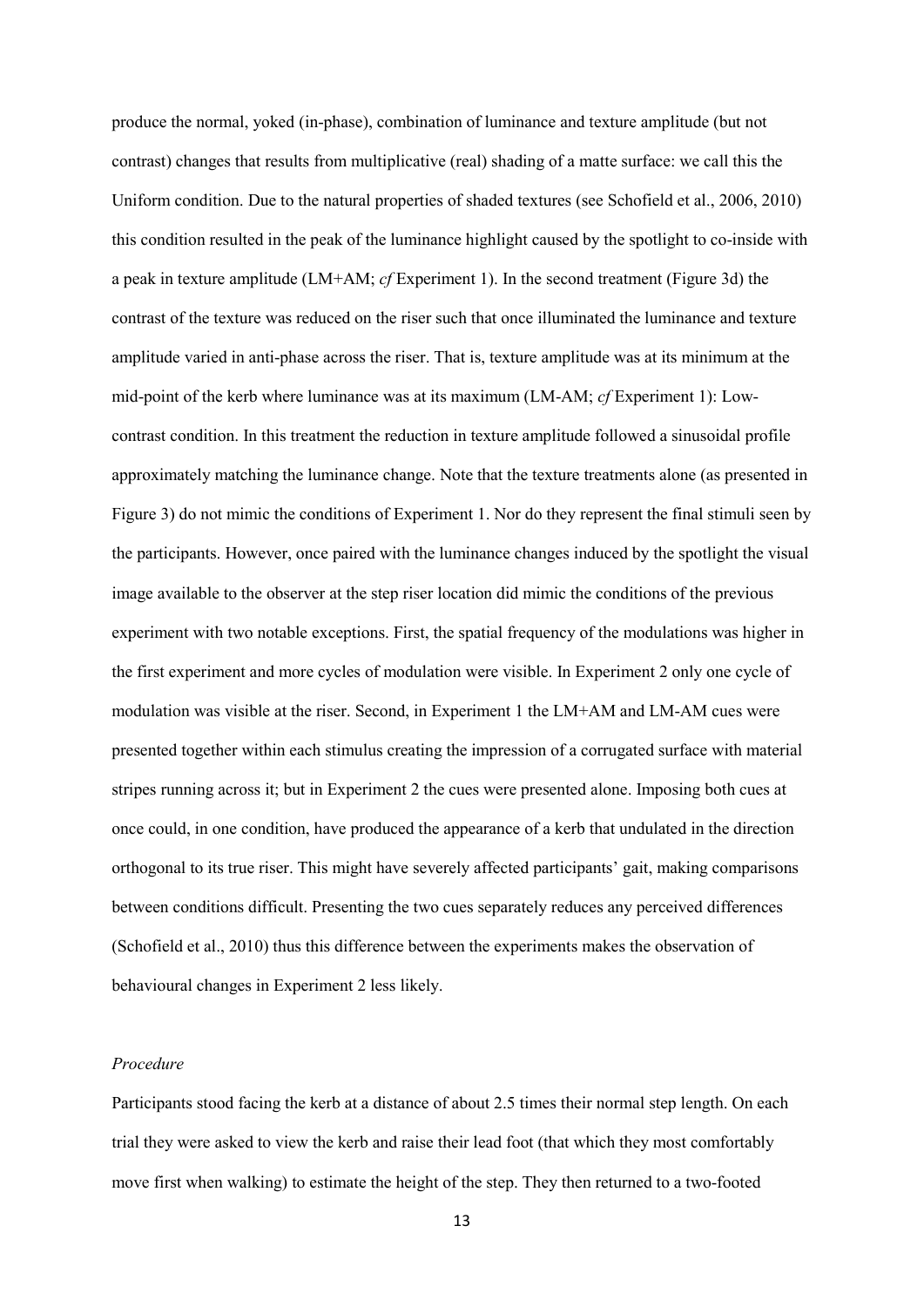standing position (double stance phase) before walking onto the platform. Each walk comprised three normal steps plus a half step alternating lead foot, other foot. The participant climbed the kerb on the third step and obtained a standing position with their two feet side-by-side on top of the platform on the fourth, partial step. This procedure was repeated 10 times for each of two kerb treatments with the order of the kerb treatments counter-balanced across participants. The two conditions were completed in a single visit with each condition taking less than 10 minutes to complete.

## *Participants, power analysis and ethical considerations*

Elliot et al. (2009) obtained a highly significant ( $p<001$ ) within participants effect of texture treatment on toe elevation using 21 participants. They observed a change in toe elevation of about 5mm (s.d. = 22mm) leading us to conclude that there must have been a strong correlation ( $r\sim$ .975) between the toe elevations for the two treatments. Based on this analysis we estimated that around 10 participants per group would be sufficient to detect a 5mm difference in toe height with  $\alpha$ =.05 and power = 80%. We therefore set out to test 10 people in each group however two older adults had to be removed at the analysis stage as they could not maintain good balance in the kerb height estimation task. Thus there were 8 participants in each age group (mean[sd] ages: younger=28[5.7] and older =69.75[7.32]) to obtain a balanced design. All wore their most appropriate optical correction for a walking task. Those who were unable to hold a steady one foot pose even with the aid of a support were excluded from the study. An experimenter observed participants' step actions to ensure that a safe step clearance was maintained; but never had to intervene. Different groups of participants were used in the two experiments but where a participant happened to take part in both experiments the two visits were separated by several months. All other participant information is as Experiment 1.

#### Analysis

Kinematic data was filtered using a 2nd order, dual-pass Butterworth filter with a cut-off frequency of 10 Hz. The toe position data were used to estimate the height relative to the stance position for both the kerb height estimation task and the stepping task whereby we measured the maximum vertical displacement of the toe marker during the third (climbing) step. The anterior-posterior distance during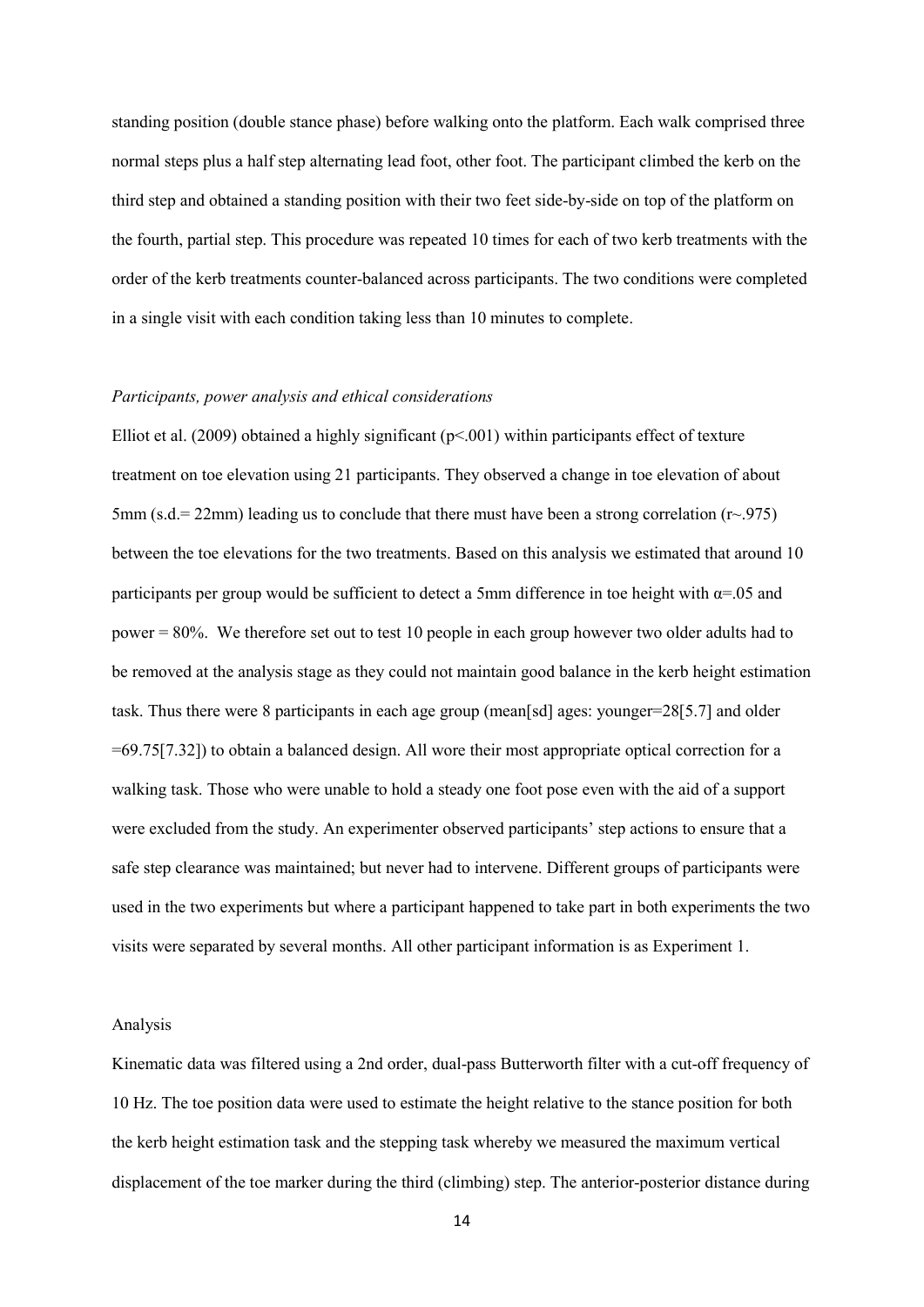the lead stride onto the platform was used to calculate stride length. Stride speed was calculated as peak foot velocity (calculated using two-point differentiation of anterior-posterior toe marker displacement) during the lead limb's swing phase. The minimum distance between the toe marker and the top edge of the kerb, in both the vertical and anterior-posterior directions (i.e. the length of the two-dimensional vector) was calculated as an indicator of toe clearance with the kerb surface. Data from each dependent variable were averaged over the 10 repetitions per condition and a mixed design ANOVA test was performed to assess the effects of kerb treatment and age on each stepping characteristic.

#### Results

## *Height estimation task*

Figure 4a shows the mean kerb height estimation results. Participants routinely over-estimated the height of the kerb: the older adults significantly more so than the younger participants  $(F(1,14)=8.97)$ ,  $\eta_p^2$ =.39, *p*=.01) but there was no effect of texture treatment nor any interaction.

# *Toe elevation during kerb climbing*

Figure 4b shows the mean toe elevations in the stepping task. There was no significant main effect of age  $(F(1,14)=1.56, p=.23)$ . There was, however, a main effect of texture treatment  $(F(1,14)=5.0, p=.23)$ .  $\eta_p^2 = 26$ , *p*=0.042) and an interaction between age and texture treatment (*F*(1,14)=7.19,  $\eta_p^2 = 34 = 24$ , *p*=.018). Older adults made no adjustment for the different texture treatments ( $t(7)=0.3$ ,  $d=0.11$ , *p*=0.77) whereas the younger adults lifted their limb 9.6 mm higher when mounting the low-contrast step  $(t(7)=3.63, d=1.28, p_{corrected}=0.016)$ . When questioned after the experiment, no participants reported noticing any difference between the two step treatments.

# *Stride length*

There was no significant main effect of age (F(1,14)=2.79,  $\eta_p^2$ =.166, p = 0.12) on the length of the stride onto the raised platform (older adults:  $1225 \pm 74$  mm young adults  $1308 \pm 117$  mm). There were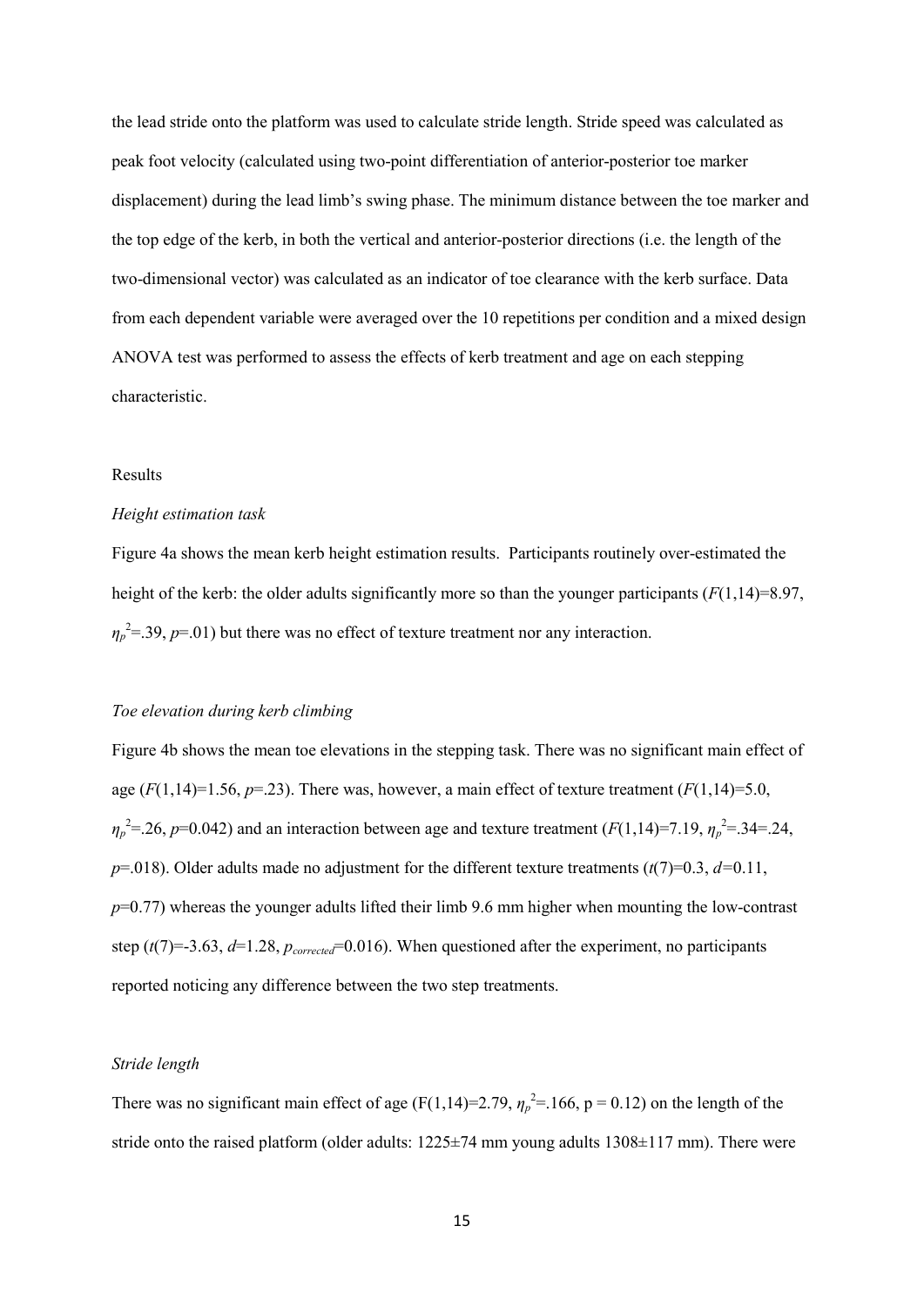also no main (F(1,14)=1.72,  $\eta_p^2$ =0.11, p=0.2) or interaction effects (F(1,14)=0.176,  $\eta_p^2$ =.012, p = 0.68) of kerb treatments on mean stride length.

#### *Stride speed*

There was a significant main effect of age (F(1,14)=259.5,  $\eta_p^2 = 95$ , p < 0.0001) on the peak lead leg forward velocity during the swing phase of the stride onto the platform. Older adults made significantly slower strides (1.30 m/s $\pm$ .13) than younger adults (3.34 m/s $\pm$ .33). There were no main  $(F(1,14)=3.60 \eta_p^2=20, p=0.08)$  or interaction effects  $(F(1,14)=0.79, \eta_p^2=0.05 \text{ p} = 0.39)$  of kerb treatments on mean stride speed.

## *Toe clearance with top edge of kerb*

There was no significant main effect of age (F(1,14)=2.91,  $\eta_p^2 = 0.95$ , p = 0.11,  $\eta_p^2 = 0.172$ ) on the minimum distance between the toe marker and the kerb's top edge (older adults: 43.8±12.5 mm young adults 53.5 $\pm$ 11.5 mm). There were no also no main (F(1,14)=0.016  $\eta_p^2$ =.001, p=0.9) or interaction effects (F(1,14)=1.06,  $\eta_p^2$ =.07 p = 0.32) of kerb treatments on this measure of toe clearance.

#### *Post-hoc power analysis*

As we tested fewer participants than planned we conducted a fresh power analysis. The difference in toe elevation in the kerb climbing task for the younger adults was 9.6mm and the standard deviation for this difference was 7.4mm. We thus estimate that 7 participants would be sufficient for 80% power with  $α=0.01$ . We conclude that we had sufficient power to find within participant differences of the magnitude observed.

General discussion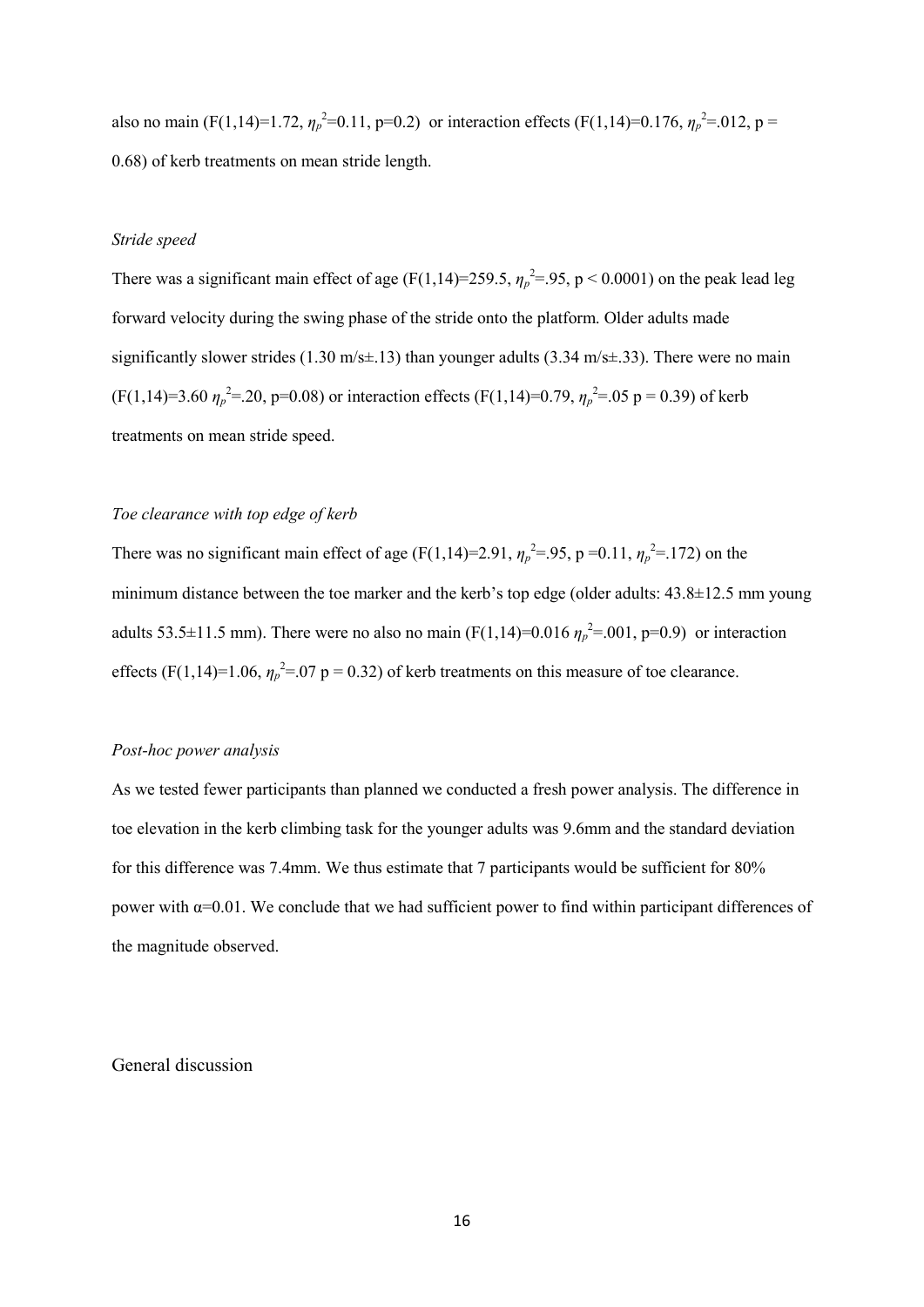In the two experiments presented here we manipulated the luminance amplitude of pattern elements within a visual texture in combination with a gross change in mean luminance in order to simulate either the shading of a textured, gently undulating surface or coarse changes in surface reflectance/albedo. This manipulation is useful as it leaves the primary luminance cue unaffected yet can produce quite distinct precepts based on a relatively simple and easily controlled manipulation. In the first experiment we employed both the shading and reflectance simulations in a plaid configuration that has been shown to maximise the difference in appearance between the two cues (Schofield et al., 2006; 2010). Further, the efficacy of the manipulation employed is known to depend on high-frequency (fine) components in the underlying texture (Sun & Schofield, 2011). Since older adults are known to be less sensitive to such fine detail than young adults (Weale, 1986) and also less sensitive to modulations of texture contrast/amplitude (Habak, 2000) we predicted that they would be less able to distinguish between the corrugations and stripes in our simulations especially when a finegrained texture was used. This prediction was borne out in the data from Experiment 1 which showed that, despite being able to do the task about as well as the younger participants, when binary and relatively coarse grained textures were used, older adults required significantly stronger modulations of texture amplitude when fine-grained textures were used. This result adds further weight to the idea that high spatial frequencies are critical for tasks involving second-order vision.

In Experiment 2 we tested to see if the perceptual deficit found in Experiment 1 would translate into behavioural differences in a stepping task. Here we used only one type of stimulation at a time. The uniform texture condition faithfully represented the shading of the curved step that participants were required to climb while the low-contrast condition masked the shape of the kerb by presenting a texture amplitude profile more consistent with a simulated reflectance change. However, when presented alone in this fashion the two treatments are known to appear rather similar (Schofield et al., 2006;2010). Indeed participants were unaware of the difference between the two kerb treatments in the stepping task as evidenced by both subjective report and the lack of any effect for texture type in the kerb height estimation part of Experiment 2. Nonetheless, for the younger participants, mean peak toe elevation was 10mm higher in the low-contrast condition compared to the normal-contrast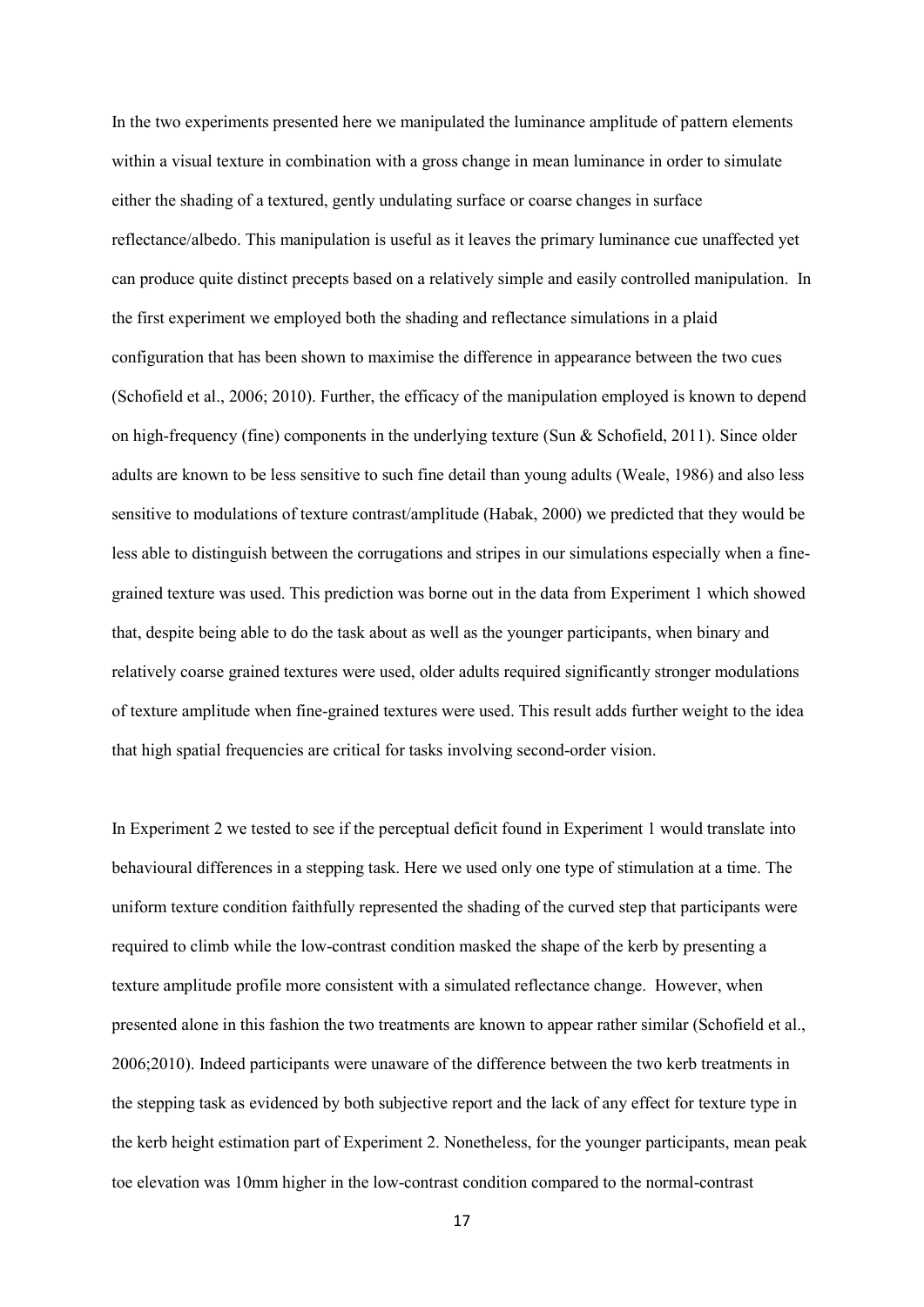condition suggesting that they responded to the step treatments in the kerb climbing task. Critically, the older adults did not increase their toe elevation when stepping in the low-contrast condition; thus we show that losses in sensitivity to high spatial frequency can have functional implications. Our second hypothesis, that younger adults would vary toe elevation in response to the texture treatments but older adults would fail to do so, is supported.

We discount the notion that older adults were simply not able to vary their toe elevation when stepping and were thus incapable of exhibiting a behaviour change in response to the texture variations. Lu et al. (2006) showed that older adults of similar age to our participants exhibited considerable variation in both absolute toe elevation and toe clearance when crossing obstacles of different height. Further, we analysed the data from individual trials and note that toe elevations were normally distributed for both groups with standard deviations of about 20mm. Thus older adults had sufficient natural variability to exhibit a 10mm variation in toe elevation should then need to, and there was no indication that they were working close to their maximum toe elevation. While it is possible that older adults simply ignored the visual appearance of the step we feel this is unlikely as participants were instructed to view the step then estimate its height on every trial prior to climbing the step.

It should be noted that whereas the younger participants made much lower estimates of kerb height than the older adults, maximum toe elevation when climbing the kerb was about the same, and closer to the higher level. We wonder if the exaggerated peak toe elevation is caused by the gentle nature of the kerb requiring greater elevation so as to extend the stride. Could this also explain why the younger participants lifted the toe higher in the low-contrast condition? One might expect that if the lowcontrast step seemed less like a shaded surface it would appear flatter and therefore lower, reducing toe elevation. However, given that participants had both binocular and (after the first trial) sensorymotor cues to the actual height of the kerb, any flattening effect of the low-contrast texture could have made the rise appear more gradual and therefore longer than in the uniform condition. This apparent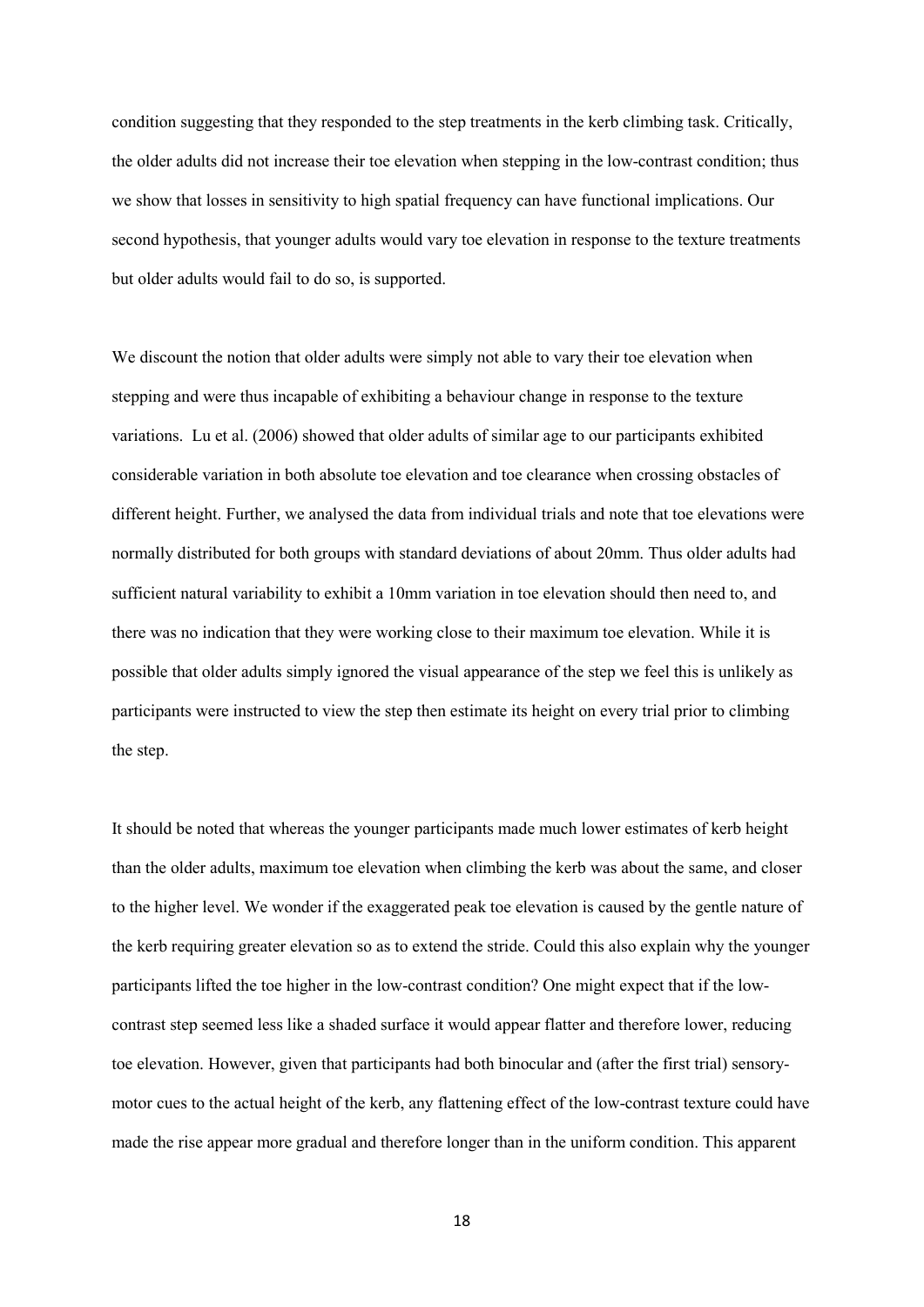elongation of the kerb may have resulted in additional toe clearance to prolong the step even further. However, we can rule this out as stride length did not vary with age or step treatment.

Another possibility is that the low-contrast kerb created a cue conflict between pictorial and binocular shape cues and thus instilled greater implicit caution into the younger participants. However, had this been the case we might have expected more hesitant (slower) stepping in the low-contrast condition and we did not find this. A third possibility is that the low contrast manipulation made the curved part of the riser appear more planar but as a consequence steeper. Participants may have been encouraged to graze the gently curved top of the kerb in the uniform case but, younger participant may have lifted their toe higher to avoid the implied sharper upper edge in the low contrast case. If this were so we might expect to see reduced toe clearance with respect to the top of the kerb edge. However, we found no group or condition differences between the minimum distance between the toe marker and the top edge of the kerb.

Regardless of the cause for the greater toe elevation while stepping in younger adults it is clear that the failure of older adults to process the texture cue well would result in the two kerb treatments appearing more similar and hence produce similar limb trajectories: as observed. While this failure could be due to uncorrected optical factors associated with non-ideal viewing conditions and variable correction within the available eye-wear such effects were as far as is possible minimised and there are known neural declines that could equally explain the data Owsley (2011).

The dissociation between perception and behaviour is itself interesting as certain visual illusions have been shown to affect perceptual tasks such as size estimation more than behavioural tasks such as grasping (Aglioti, DeSouza & Goodale, 1995). Here we have the opposite: a subtle visual cue affects stepping behaviour but not perceptual judgments. This finding supports the notion that the task relates to our ability to judge surface shape. The visual system has two main pathways with the ventral pathway being broadly responsible for recognition type tasks and the dorsal pathway for location, navigation and movement based tasks. The ventral pathway is thought to be more closely involved in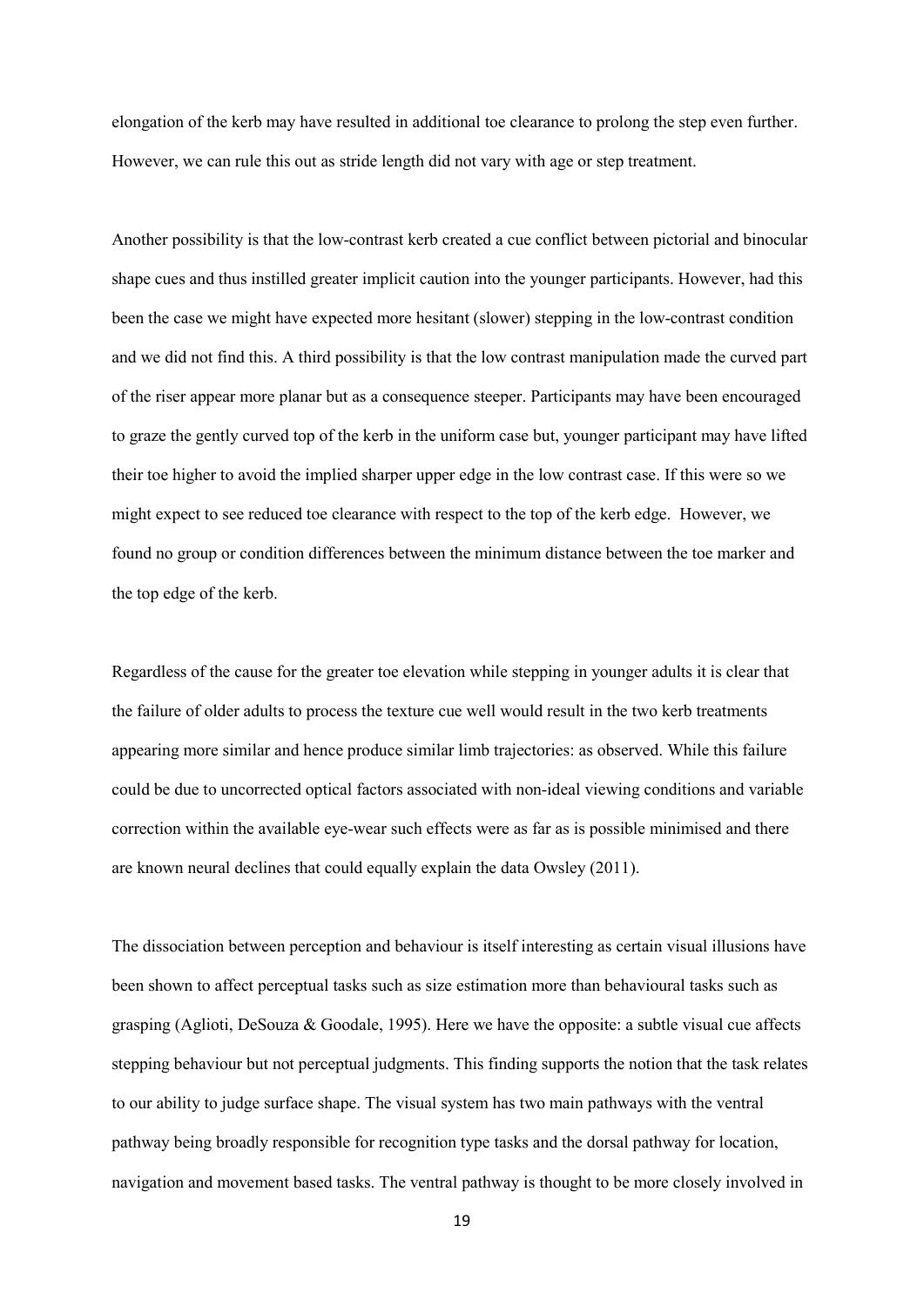conscious perception while the dorsal pathway drives behaviour. Specifically, the neural locus of shape-from-shading is very close to functional area V5/MT in humans (Georgieva, Todd, Peeters & Orban, 2008) and the latter region is part of the dorsal, behavioural, pathway. Thus altered shape perception is more likely to affect a behavioural task than a perceptual one. Importantly for the case of falls our results imply that older adults may unconsciously treat surface undulations and changes in the material properties of surfaces in the same way: either adjusting their gait and stepping trajectories as if to navigate an undulating surface when in fact the surface is flat but subject to changes in material composition, or assuming flat surfaces with material changes when in fact undulations are present. Either scenario could result in falls. Thus navigating surfaces such as "crazy paving" or poorly laid paving slabs and transitions between surfaces types may be more problematic for visually guided gait control than previously thought. In particular small undulations that correspond with scuffing on carpets might produce effects similar to our low-contrast condition if the visual texture in the carpet is weakened in the scuffed area.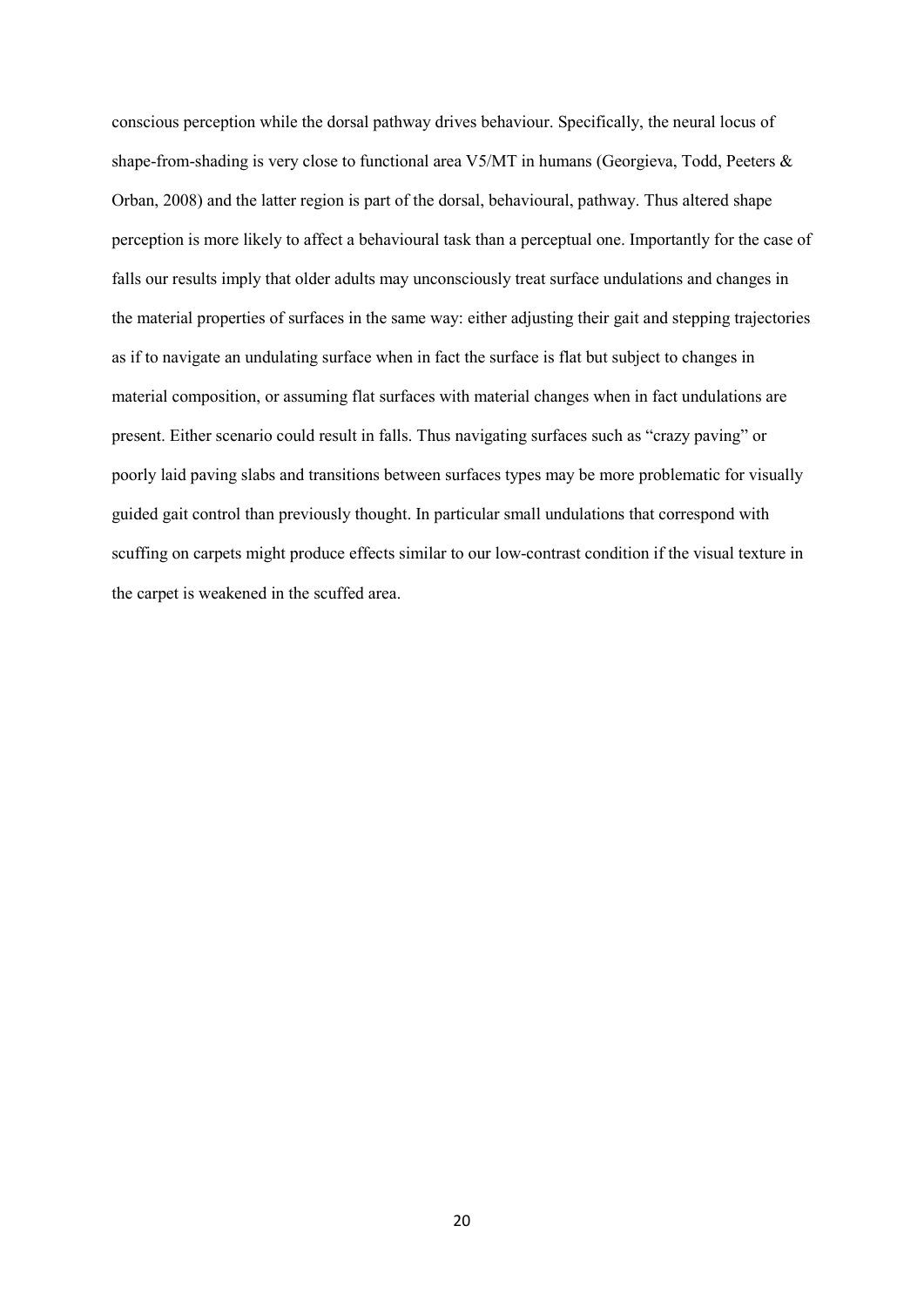## Acknowledgment

BC-J was supported by and AgeUK Research into Ageing studentship. We thank Helen Jebbitt for her assistance with data collection.

## References

- Aglioti, S., DeSouza, J. F. X., & Goodale, M. A. (1995). Size Constrast illusions deceive the eye but not the hand, *Current Biology, 5*, 679-685.
- Baker, S. P., & Harvey, A. H. (1985) Fall injuries in the elderly, *Clinical Geriatric Medicine*, 1: 501- 512.
- Brainard, D. H., Pelli, D. G., & Robson, T. (2002) Display characterization. In J Hornak (Ed.), *Encyclopaedia of Imaging Science and Technology* (pp 172-188). New York, NY: Wiley.
- Chapman, G. J., & Hollands, M. A. (2006) Evidence for a link between changes to gaze behaviour and risk of falling in older adults during adaptive locomotion, *Gait and Posture, 24,* 288-94.
- Dakin S. C., & Mareschal, I. (2000) Sensitivity to contrast modulation depends on carrier spatial frequency and orientation, *Vision Research, 40,* 311-329.
- Dowswell T., Towner E., Cryer C., Jarvis, S., Edwards, P., Lowe, P. (1999) *Accidental falls: fatalities and injuries. An examination of the data sources and review of the literature on preventive strategies. A report prepared for the Department of Trade and Industry*. Newcastle upon Tyne , UK: University of Newcastle upon Tyne.
- Elliot, D. B., Vale, A., Whitaker, D., Buckley, J. G. (2009) Does my step look big is this? A visual illusion leads to safer stepping behaviour, *PLoS ONE* 4(2) e4577.
- Fuller, G. F. (2000). Falls in the elderly, American Family Physician, 61; 2159-2168.
- Georgieva, S. S., Todd, J. T., Peeters, R., Orban, G. A. (2008) The extraction of 3D shape form texture and shading in the human brain, Cerebal Cotex, 18,2416-2438.
- Habak, C, & Faubert, J. (2000) Larger effect of aging on the perception of higher-order stimuli. *Vision Research, 40*, 943-950.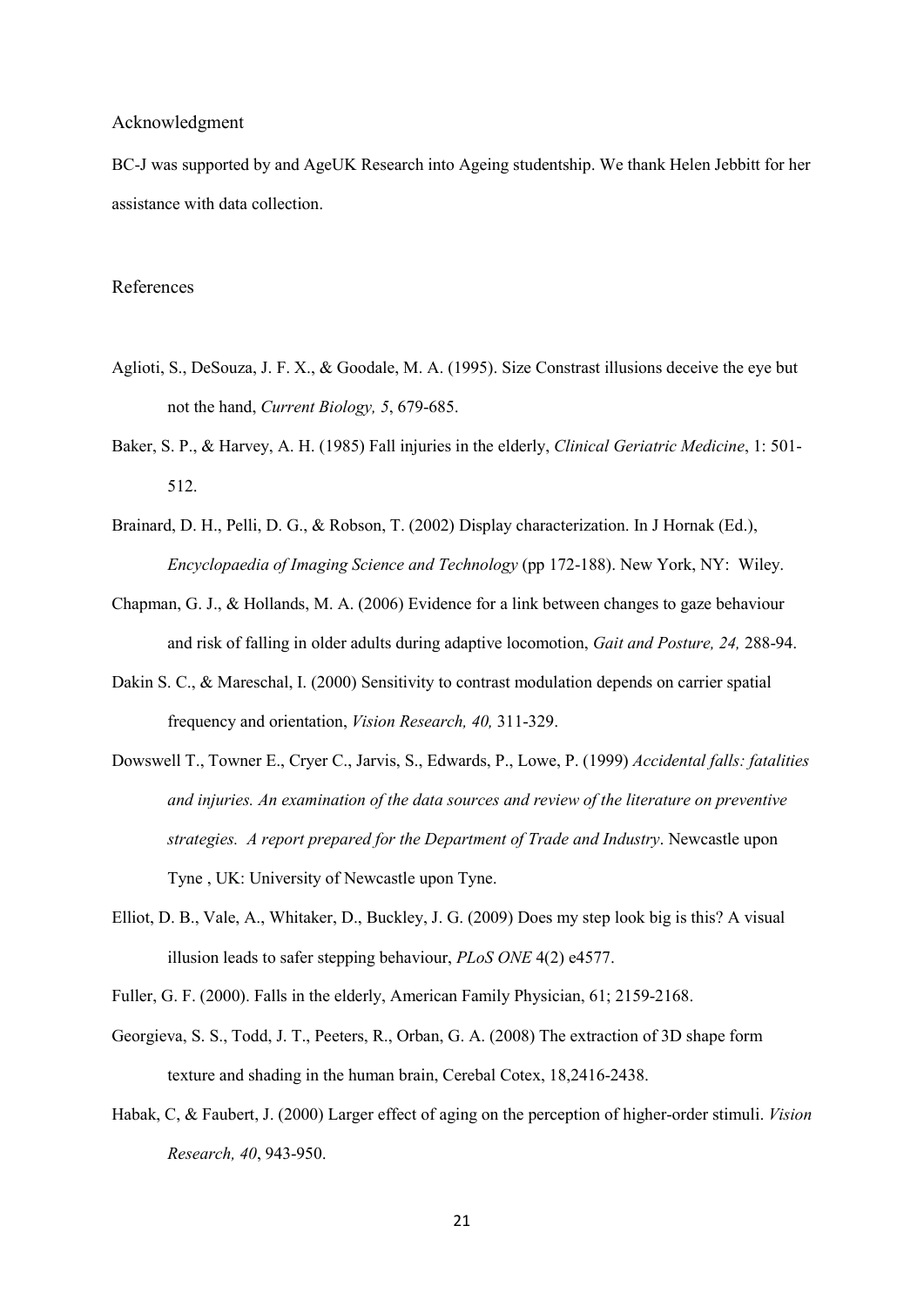- Hamel, K. A., Okita N., Higginson, J. S., Cavanah P. R., (2005) Foot clearance during stair descent: effects of age and illumination, *Gait & Posture, 21*, 135-140.
- Heasley, K., Bukley, J. G., Scally, A., Twigg, P., Elliot, D. B. (2004) Stepping Up to a New Level: Effects of Blurring Vision in the Elderly, Investigative Ophthalmology &. *Vision Science, 45*, 2122-2128.
- Heasley, K., Bukley, J. G., Scally, A., Twigg, P., Elliot, D. B. (2005) Falls in Older People: Effects of Age and Blurring Vision on the Dynamics of Stepping. *Investigative Ophthalmology & Vision Science, 46*, 3584-3588.
- Humphrey, D. G., Kramer A. F. (1997) Age differences in visual search for feature, conjunction, and triple-conjunction targets, *Psychology and Aging, 12,* 704-717.
- Kingdom, F. A. A. (2008) Perceiving light versus material. *Vision Research, 48*, 2090-2105.
- Levitt, H. (1971) Transformed up-down methods in psychoacoustics. *Journal of the Acoustic Society of America, 70*, 1458-1471.
- Lovell, P. G., Gilchrist, I. D., Tolhurst, D. J., & Troscianko, T. (2009). Search for gross illumination discrepancies in images of natural objects*. Journal of Vision*, *9*(1), 1-14.
- Lu, T-W., Chen H-L., Chen, S-C. (2206) Comparisons of the lower limb kinematics between young and older adults when crossing obstacles of different heights. Gait & Posture, 23, 471-479.
- Nelson, R. C., & Amin M. A. (1990) Falls in the elderly, *Emergency Medical Clinics of North America, 8*, 309-324.
- Owlsey C. (2011) Aging and vision, *Vision Research, 51*, 1610-1622.
- Pentland, A. (1988) Shape from Shading; A theory about human perception, *Spatial Vision, 4*, 165- 182.
- Reed-Jones, J. G., Reed-Jones, R. J., Hollands, M. A. (2014) Is the size of the useful field of view affected by postural demands associated with standing and stepping? *Neuroscience Letters, 566*, 27-31
- Schofield A. J. (2000) What does Second-order vision see in an image, *Perception, 29*, 1071-1086.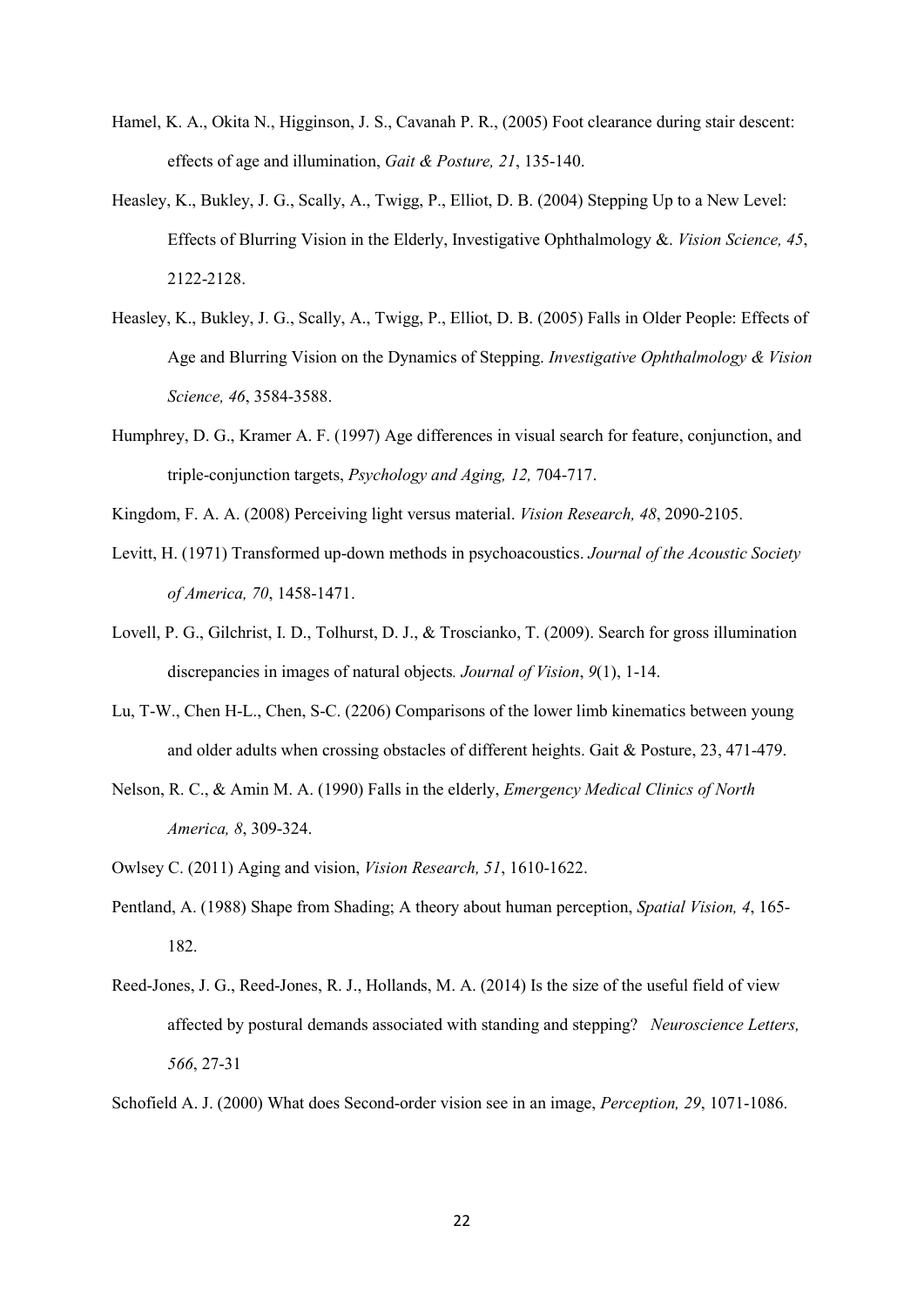- Schofield A. J., & Georgeson, M. A. (1999) Sensitivity to modulations of luminance and contrast in visual white noise: separate mechanisms with similar behaviour, *Vision Research, 39*, 2697- 2716.
- Schofield, A. J., Heese, G, Rock, P. B., Georgeson, M.A. (2006) Local luminance amplitude modulates the interpretation of shape-from-shading in textured surfaces. *Vision Research, 46*, 3462-3482.
- Schofield, A. J., Rock, P.B., & Georgeson, M. A. (2011) Sun and sky: Does human vision assume a mixture of point and diffuse illumination when interpreting shape-from-shading? *Vision Research, 51*, (21-22), 2317-2330
- Schofield, A. J., Rock, P. B., Sun, P., Jiang, X, Georgeson M. A., (2010) What is second-order vision for? Discriminating illumination versus material changes, *Journal of Vision, 10* (9):2.
- Scialfa, C. T., (2002) The role of sensory factors in cognitive ageing research, *Canadian Journal of Experimental Psychology, 56*, 153-163.
- Simoneau, G. G., Cavanagh, P. R., Ulbrecht, J. S., Leibowitz, H. W., Tyrrell, R. A. (1991) The influence of visual factors on fall-related kinematic variables during stair descent by older women, *Journal of Gerontology, 46*, M188-M195.
- Snowden, R., Kavanagh, E. (2006) Motion perception in the ageing visual system: Minimum motion, motion coherence, and speed discrimination thresholds, *Perception, 35*, 9 – 24
- Sun P., & Schofield A. J. (2011) The efficacy of local luminance amplitude in disambiguating the origin of luminance signals depends on carrier frequency: Further evidence for the active role of second-order vision in layer decomposition, *Vision Research, 51*, 496-507.
- Sutter A., Sperling, G., & Chubb, C. (1995) Measuring the spatial frequency selectivity of secondorder texture mechanisms, *Vision Research, 35,* 915-924.
- Wilson, H. R., Ferrara, V. P., & Yo C. (1992) A psychophysically motivated model for twodimensional motion perception, *Visual Neuroscience, 9,* 79-97.
- Weale, R. A. (1986) Aging and vision, *Vision Research, 26*, 1507–1512.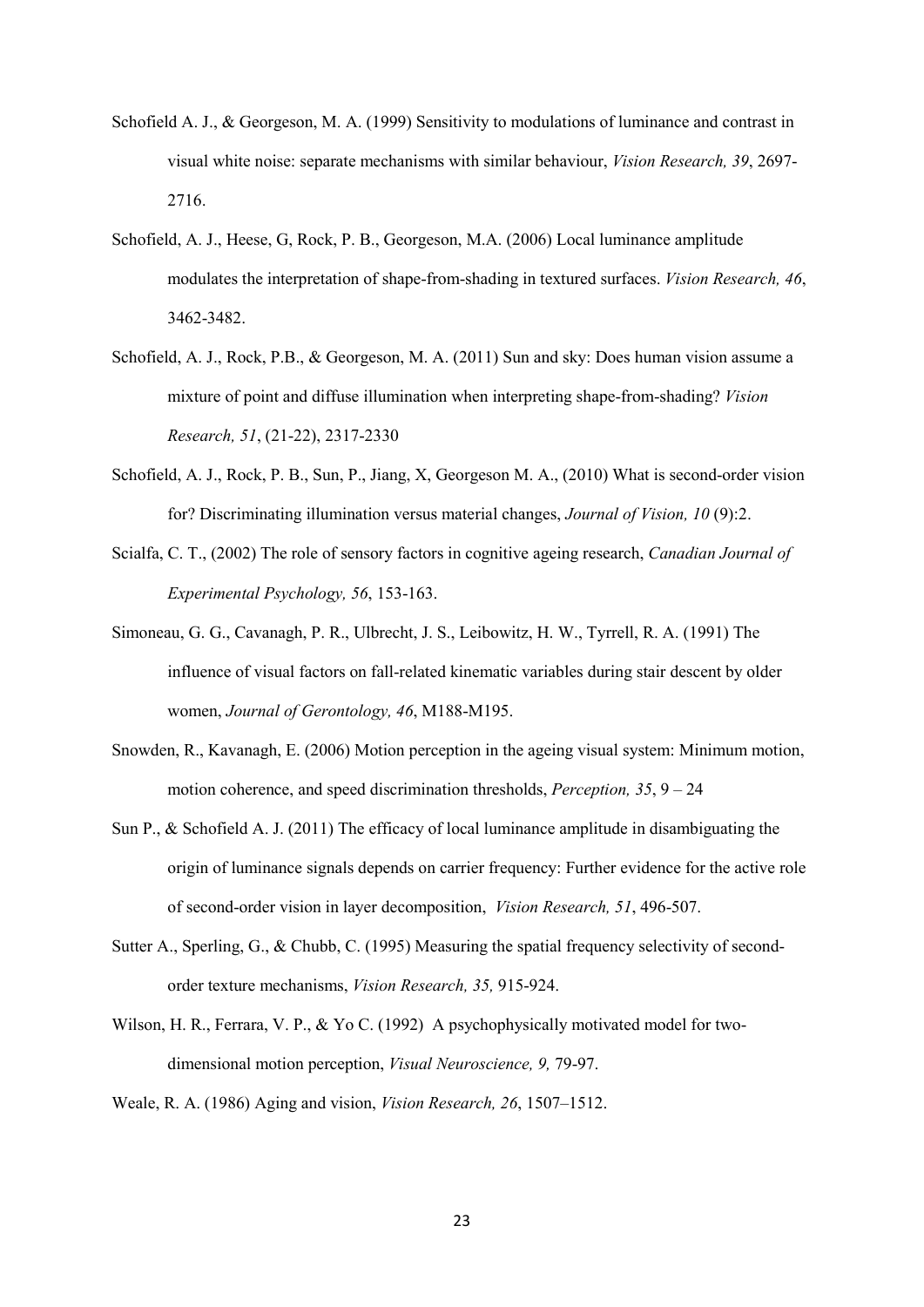Young, W. R., Wing, A. M., Hollands M. A. (2012) Influences of State Anxiety on Gaze Behavior and Stepping Accuracy in Older Adults During Adaptive Locomotion, *Journals of Gerontology Series B, 67B*, 43-51.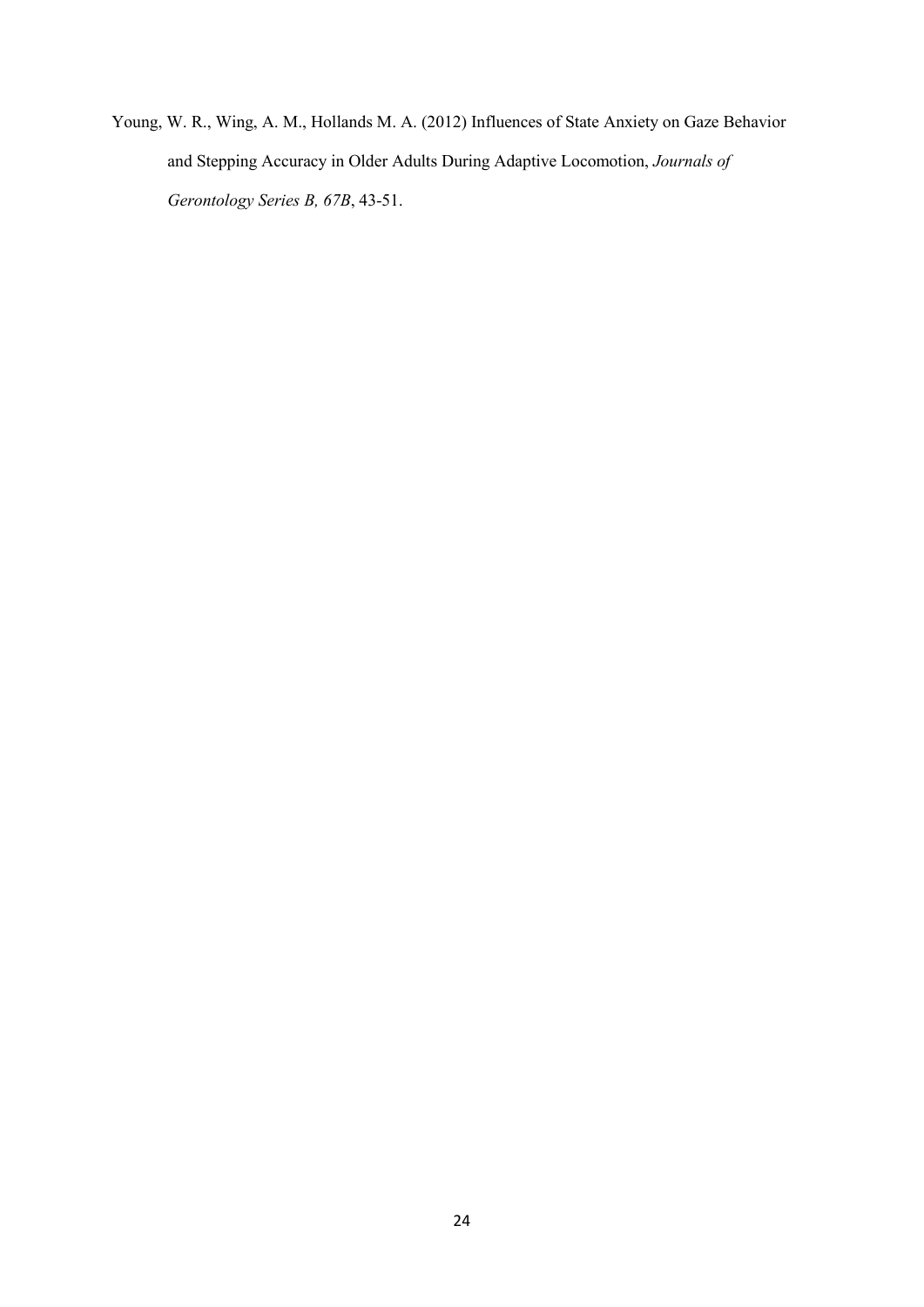## Figure Legends

Figure 1 a) Example amplitude modulated noise sample (not a stimulus). b-d) Example stimuli: b) Binary noise texture with LM+AM mix on the right oblique and LM-AM mix on the left oblique, AM level about 2x threshold for older adults. c) Binary noise texture with LM/AM plaid but with AM modulation depth of zero. The two luminance modulations are indistinguishable. d) Narrow band Gabor noise texture LM+AM on right oblique, LM-AM on left Oblique, AM level at approximately 2x older adults threshold for fine noise. This example stimulus was originally drawn with noise at 8cpd but is here adequately representative of both coarse and fine textures as they vary only in spatial scale which is in any case dependent on the readers viewing distance

Figure 2 Results from Experiment 1 showing threshold AM modulation depths as a function of instructions, texture type and age. Error bars show 95% CIs

Figure 3 Stepping Experiment: a) Step rise profile view. b) Step in situ with texture and illumination applied. c) Example texture for the uniform condition note the area of spatial compression would normally sit on the riser. The areas of texture top and bottom would lie on horizontal surfaces and appear compressed vertically to match the riser. This compression would also equate the apparent contrasts of the three regions these being physically equal in this figure, if different in appearance. d) Example texture for the low-contrast condition. Here the contrast of the central region is lower than that of the upper and lower flanks. Note panels c) and d) represent the textures as applied to the kerb not the final stimuli presented. The latter were generated as the result of applying a spotlight to the textures when mounted on the kerb and is to a limited extent represented in panel b). Textures are draw at reduced scale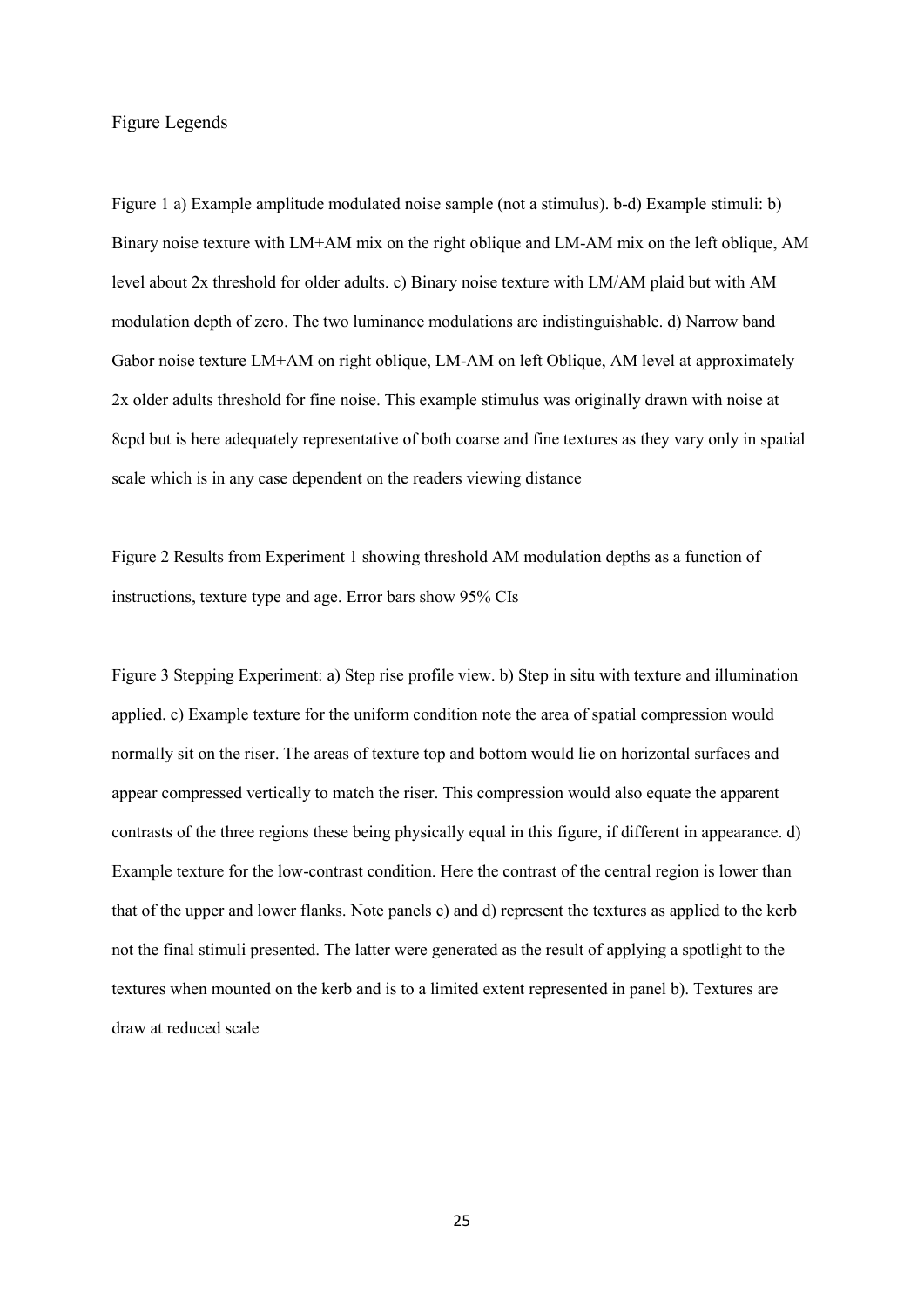Figure 4 Results for Experiment 2 showing maximum toe elevations in the two phases of the experiment. a) mean curb height estimations. b) mean maximum toe displacement during curb mounting. Error bars show 95% CI's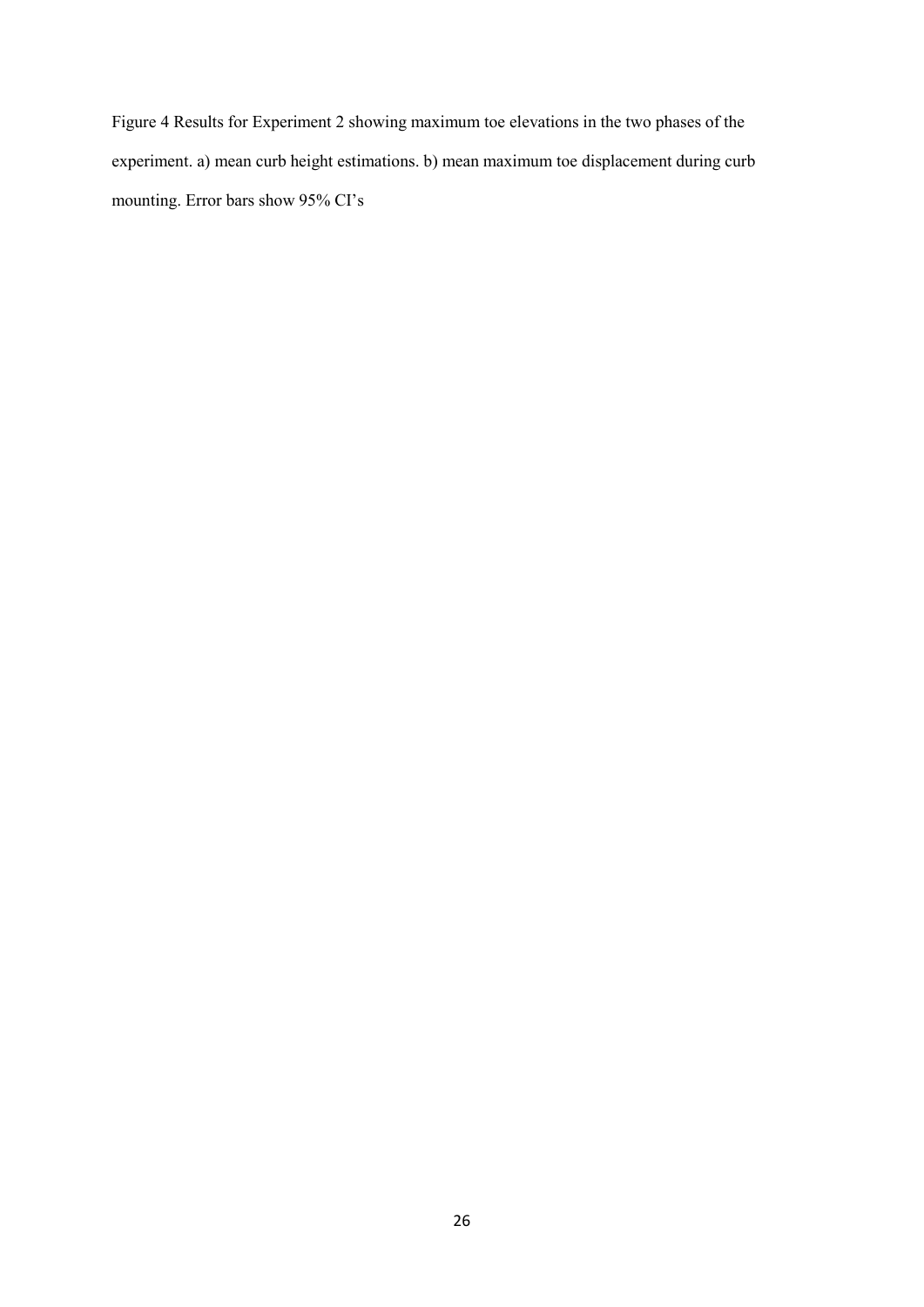| σT<br>н |  |
|---------|--|
|         |  |



Figure 2

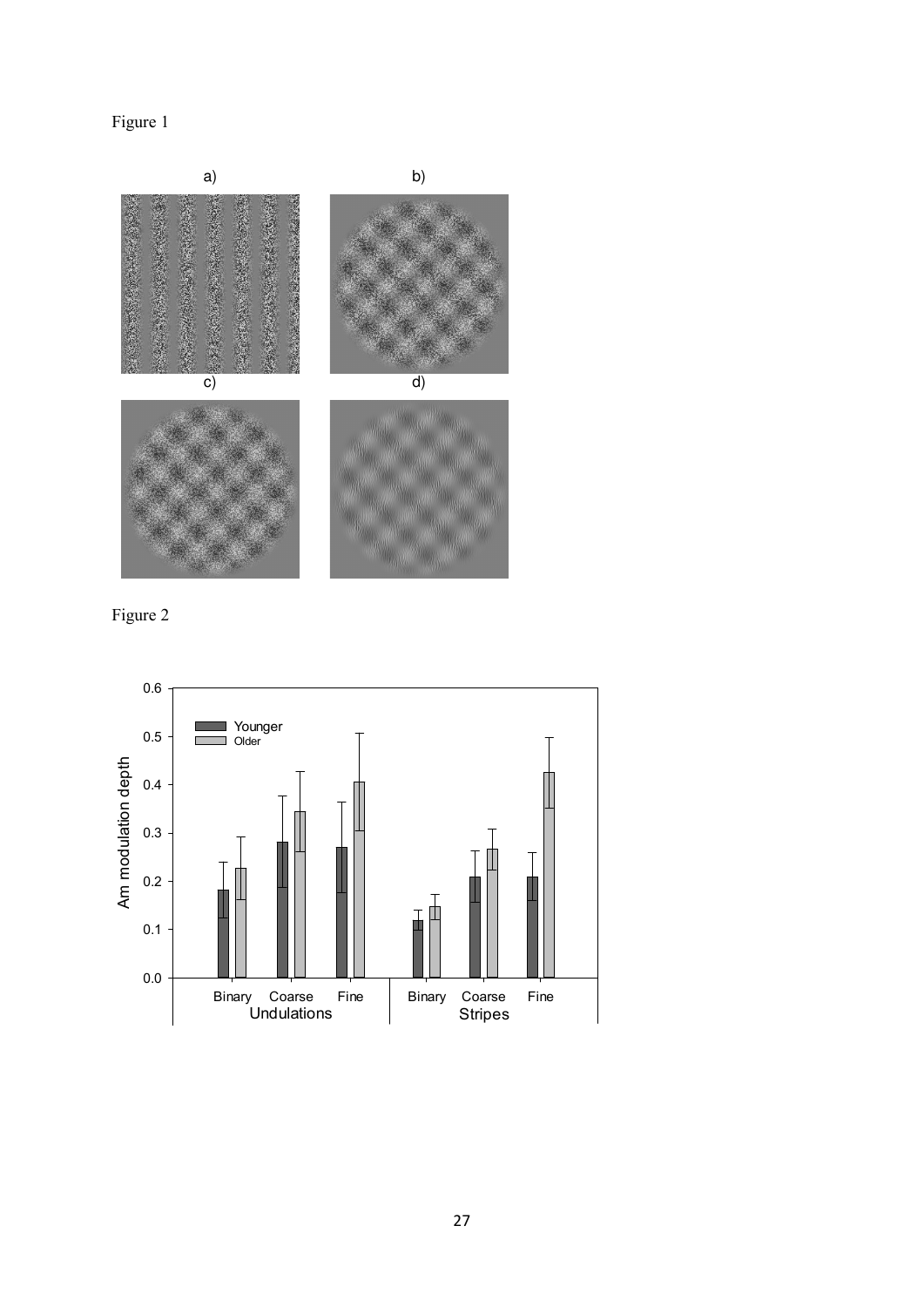| onr |  |
|-----|--|
|     |  |

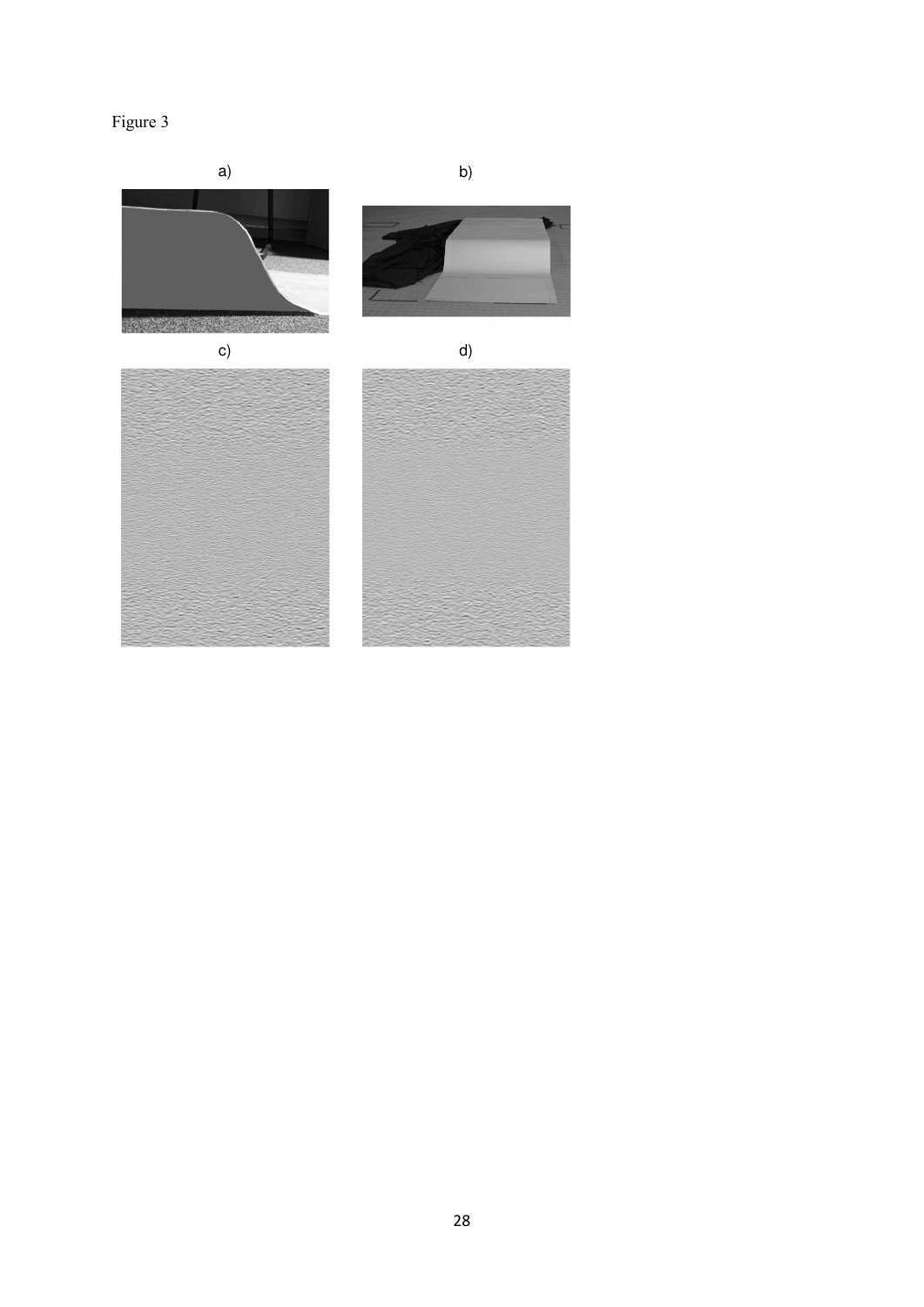Figure 4

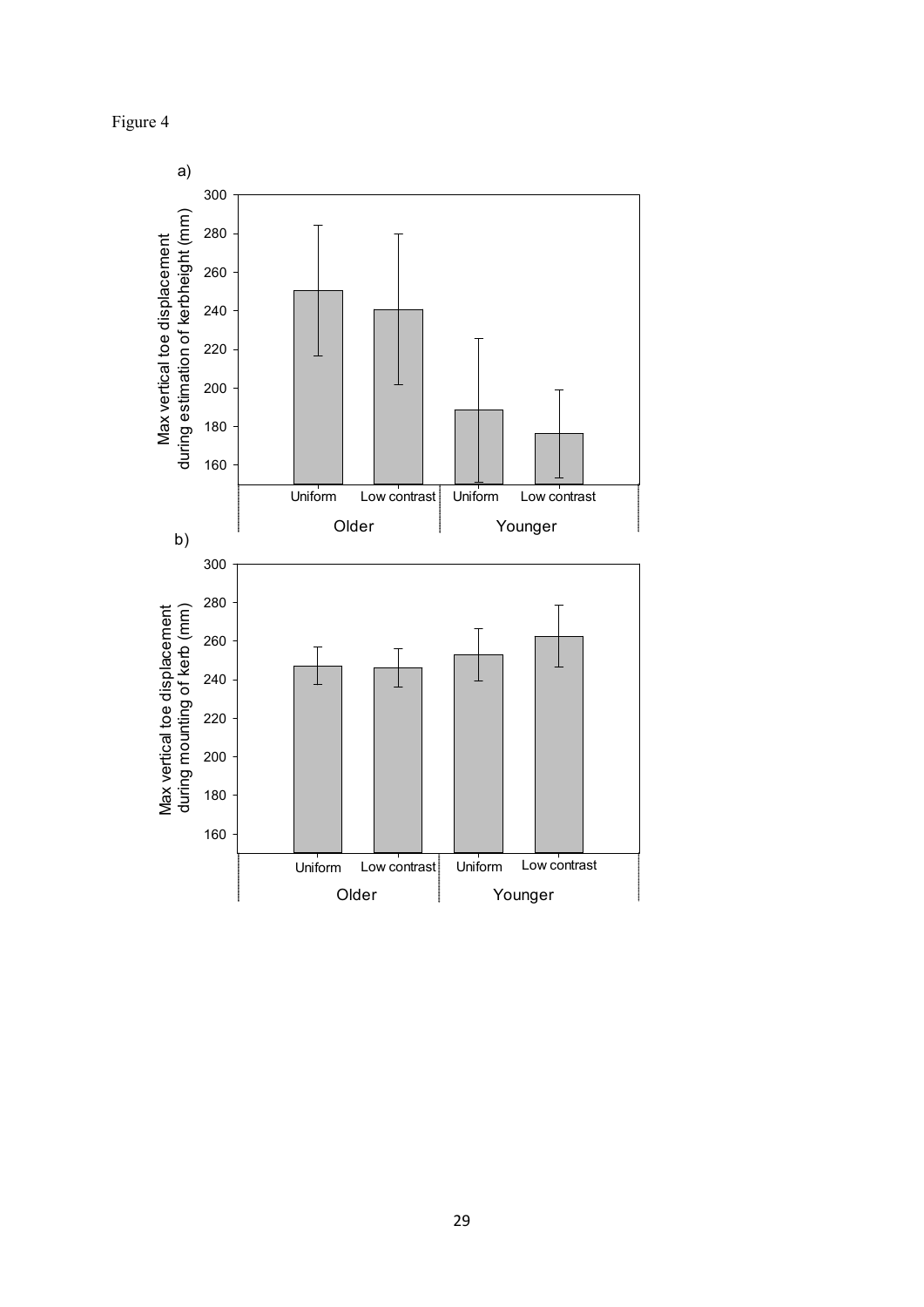Reduced sensitivity for visual textures affects judgments of shape-from-shading and step climbing behaviour in older adults.

Andrew J. Schofield, Benjamin Curzon-Jones, and Mark A. Hollands

### Supplementary materials

S1. Methodological details for Experiment 1.

While our main methods section provides sufficient detail to allow replication of the study using preferred stimulus generation and experimental software procedures it does not specify in detail the precise methods used in our laboratory, those details are provided here.

# S1.1 Texture composition.

Binary noise textures were created by setting each texture element (2x2 pixel square) to either dark or light at random. The fine- and coarse-rippled textures comprised a vertically oriented Gabor patch constructed by multiplying a sine wave luminance signal centred on the appropriate spatial frequency (8 or 12 cpd) multiplied by a circular Gaussian window with its space constant (*σ*) set to half the period of the sine wave. Working in the Fourier domain, on each trial the phase spectrum of the template Gabor was randomised creating the effect of scattering Gabor patches densely over the image once transformed back into the space domain. The un-modulated rms contrast of the textures was measured 0.2 for the binary noise textures. Contrast for the coarse and fine rippled textures is less easy to define as different metrics (e.g. root mean square and Michelson) produce different results. In some places positive superposition leads to locally high contrast while in others negative superposition leads to low contrast. The final, rms contrast was 0.18 for both forms of rippled texture which we regard as negligibly different from that of the binary noise.

### S1.2 Stimulus construction and frame interleaving.

Stimuli were constructed as three images (texture alone, version of the same texture sample modulated in amplitude by a plaid, and a luminance modulated plaid) each occupying a separate